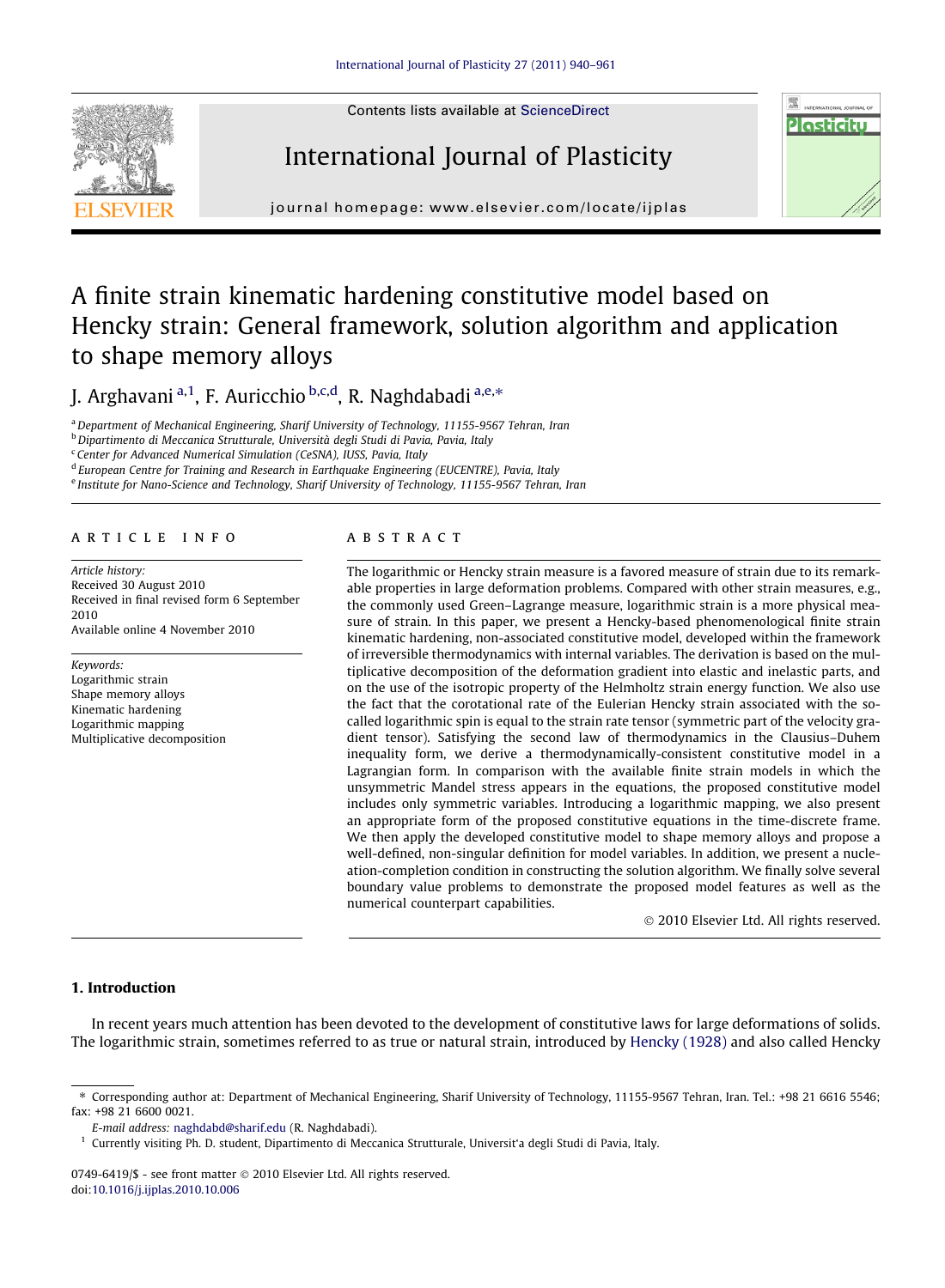strain, is a favored measure of strain due to its remarkable properties at large deformations in solid mechanics, materials science and metallurgy. A remarkable property is that among all finite strain measures, only the spherical and the deviatoric parts of the Hencky strain can, in an additive manner, separate the volumetric deformation and the isochoric deformation from the total deformation, whereas the just-mentioned two deformation modes are inseparably coupled with each other in either of the spherical part and the deviatoric part of any other strain measure [\(Xiao et al., 2004\)](#page-21-0).

Moreover, the logarithmic strain possesses certain intrinsic far-reaching properties that establish its favored position in all possible strain measures. One reason of such properties was clarified by disclosing an important relation, i.e., the Eulerian logarithmic strain is the unique strain measure that its corotational rate (associated with the so-called logarithmic spin) is the strain rate tensor. In other words, the strain rate tensor,  $d$ , is the corotational rate of the Hencky strain tensor associated with the logarithmic spin tensor. Such a result has been introduced by [Reinhardt and Dubey \(1995\)](#page-20-0) as D-rate and by [Xiao](#page-21-0) [et al. \(1997\)](#page-21-0) as log-rate. The work-conjugate pair of Eulerian Hencky strain and Cauchy stress, being natural or true strain and stress measures, respectively, are of most interest in constitutive modeling beyond the small strain regime [\(Xiao](#page-21-0) [et al., 2006\)](#page-21-0).

For its considerable advantages, logarithmic strain has been used in constitutive modeling of solids by many authors (see, e.g., [Xiao et al., 2000, 2001; Bruhns et al., 1999; Yeganeh and Naghdabadi, 2006; Naghdabadi et al., 2005; Peric et al., 1992;](#page-21-0) [Reinhardt and Dubey, 1996; Criscione et al., 2000; Miehe et al., 2002; Lin and Schomburg, 2003; Xiao and Chen, 2002; Müller](#page-21-0) [and Bruhns, 2006\)](#page-21-0).

There has also been a lot of effort in the literature using Green–Lagrange strain and the second Piola–Kirchhoff stress which are finite strain and stress as well as work-conjugate measures in nonlinear solid mechanics. However, the physical meaning of Green–Lagrange strain is not precise and direct unless the magnitude is small. Sometimes Green–Lagrange strain is called an energy-measure strain ([Pai and Palazotto, 1998\)](#page-20-0) to emphasis that it is not a physical or true measure.

Recently, [Darijani and Naghdabadi \(2010\)](#page-20-0) have reconsidered the strain measure definition to satisfy the consistency requirements: (1) strain should go to  $+\infty$  when stretch goes to  $+\infty$ . This means that under a very large stretching condition, strain should take a very large positive value, (2) strain should go to – $\infty$  when stretch goes to zero. This means that under a high compression condition, strain should take a very large negative value. As discussed by Darijani and Naghdabadi, the well known Seth-Hill strain measures do not satisfy the both requirements simultaneously.<sup>2</sup> We emphasis that the Hencky strain, belonging to both Seth-Hill and Darijani–Naghdabadi measures, is the only member of Seth-Hill class that satisfies both requirements.

There are still more motivations to develop a Hencky-strain based constitutive model. For example, for a Hookean-type constitutive relation, only the Hencky-based one is useful at moderately large elastic stretches [\(Anand, 1979, 1986\)](#page-19-0). Another motivation is related to the physical kinematical constraints, for instance, in shape memory alloys (SMAs), to capture the transformation-induced strain saturation, it is necessary to define a kinematical constraint on the inelastic true strain norm. This constraint has so far been enforced through the Green–Lagrange strain norm. However, the use of Green–Lagrange strain is reasonable for small strain, large rotation deformations. Moreover, the incompressibility constraint takes a very simple form when Hencky strain is used [\(Xiao et al., 2004\)](#page-21-0).

In this study, based on the Hencky strain, we develop a finite strain constitutive model. To this end, the paper is organized as follows. Section 2 presents some preliminaries. In Section 3, based on a multiplicative decomposition of the deformation gradient into elastic and inelastic parts, we present a finite-strain non-associative constitutive model. In Section 4, we introduce a logarithmic mapping to propose the time-discrete constitutive model. In Section 5, we apply the developed constitutive model to shape memory alloys and solve several boundary value problems in Section 6. We finally draw conclusions in Section 7.

#### 2. Preliminaries

According to the polar decomposition theorem, the deformation gradient **F** with  $J = det(F) > 0$  is uniquely decomposed as

$$
\mathbf{F} = \mathbf{RU} = \mathbf{VR},\tag{1}
$$

where  $\bm{R}$  is a proper orthogonal tensor and  $\bm{U}$  and  $\bm{V}$  are symmetric positive definite right and left stretch tensors, respectively. A multiplicative decomposition of  $\bm{F}$  into dilatational and distortional parts is defined as

$$
\mathbf{F} = \left(\mathbf{J}^{1/3}\mathbf{1}\right)\overline{\mathbf{F}} = \mathbf{J}^{1/3}\overline{\mathbf{F}},\tag{2}
$$

where **1** is the second-order identity tensor, and  $\det(\overline{F})=1.$  The terms  $J^{1/3}$  **1** and  $\overline{F}$  are associated, respectively, with volumechanging and volume-preserving deformations of the material ([Holzapfel, 2000\)](#page-20-0).

Then, the right and left Cauchy–Green deformation tensors are, respectively, defined as

$$
\mathbf{C} = \mathbf{F}^{\mathrm{T}} \mathbf{F} = \mathbf{U}^2 = J^{2/3} \overline{\mathbf{F}}^{\mathrm{T}} \overline{\mathbf{F}} = J^{2/3} \overline{\mathbf{C}} = J^{2/3} \overline{\mathbf{U}}^2,
$$
  
\n
$$
\mathbf{b} = \mathbf{F} \mathbf{F}^{\mathrm{T}} = \mathbf{V}^2 = J^{2/3} \overline{\mathbf{F}} \mathbf{F}^{\mathrm{T}} = J^{2/3} \overline{\mathbf{b}} = J^{2/3} \overline{\mathbf{V}}^2,
$$
\n(3)

where  $\det(\overline{\mathbf{C}}) = \det(\overline{\mathbf{U}}) = 1$  and  $\det(\overline{\mathbf{b}}) = \det(\overline{\mathbf{V}}) = 1$ .

 $^2$  For example, Green–Lagrange strain measure,  $\bm{E}=\frac{1}{2}(\bm{U}^2-\bm{1})\rightarrow -\frac{1}{2}\bm{1}$  when  $\bm{U}\rightarrow\bm{0}$ .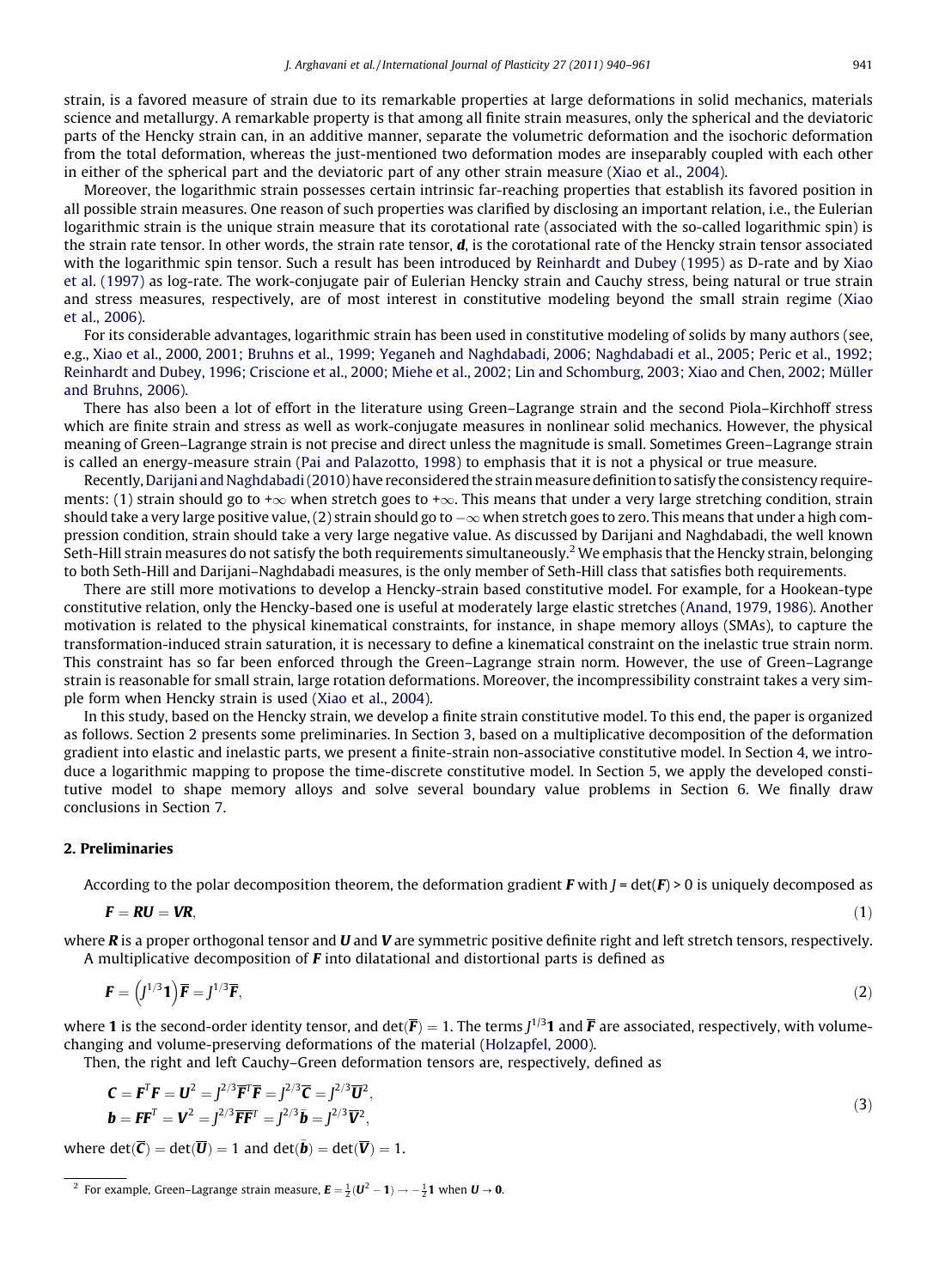<span id="page-2-0"></span>The material and spatial Hencky (or logarithmic) strain tensors **H** and **h** read, respectively, as ([Lubarda, 2002\)](#page-20-0)<sup>3</sup>:

$$
\mathbf{H} = \log \mathbf{U} = \frac{1}{2} \log \mathbf{C} = \overline{\mathbf{H}} + \frac{1}{3} \theta \mathbf{1},
$$
  

$$
\mathbf{h} = \log \mathbf{V} = \frac{1}{2} \log \mathbf{b} = \overline{\mathbf{h}} + \frac{1}{3} \theta \mathbf{1},
$$
 (4)

where

$$
\theta = \log(J), \quad \overline{H} = \log \overline{U} = \frac{1}{2} \log \overline{C}, \quad \overline{h} = \log \overline{V} = \frac{1}{2} \log \overline{b}, \tag{5}
$$

Moreover, the velocity gradient tensor  $\boldsymbol{l}$  is given as

$$
\mathbf{l} = \dot{\mathbf{F}} \mathbf{F}^{-1} = \bar{\mathbf{l}} + \frac{1}{3} \dot{\theta} \mathbf{1},\tag{6}
$$

where

 $\circ$ 

 $\bar{l} = \dot{\overline{F}}\overline{F}$  $\frac{1}{1}$ , (7)

The symmetric and skew symmetric parts of  $\bm{l}$  supply, respectively, the strain rate tensor  $\bm{d}$  and the vorticity tensor  $\bm{w}$ , i.e.

$$
\mathbf{d} = \text{sym}(\mathbf{I}) = \mathbf{\bar{d}} + \frac{1}{3}\dot{\theta}\mathbf{1},
$$
  

$$
\mathbf{w} = \text{skew}(\mathbf{I}) = \mathbf{\bar{w}},
$$
 (8)

where  $\bar{\bm{d}} = \text{sym}(\bar{\bm{l}})$  and  $\bar{\bm{w}} = \text{skew}(\bar{\bm{l}})$ , while sym  $(\bm{A}) = (1/2)(\bm{A} + \bm{A}^T)$  and skew  $(\bm{A}) = (1/2)(\bm{A} - \bm{A}^T)$  compute the symmetric and skew symmetric parts of an arbitrary tensor A, respectively.

Taking the time derivative of relation  $C$  =  $\bm{F}^T\bm{F}$  and using (6)<sub>1</sub> and (8)<sub>1</sub>, it can be shown that:

$$
\dot{\mathbf{C}} = 2\mathbf{F}^T \mathbf{d}\mathbf{F},\tag{9}
$$

Corotational rate of an Eulerian tensor A associated with the rotating frame having spin  $\Omega$  is defined as

 $\mathring{\mathcal{A}} = \mathring{\mathcal{A}} - \mathbf{\Omega}\mathcal{A} + \mathcal{A}\mathbf{\Omega},$  (10)

where  $\hat{\cal A}$  is the material time derivative of  $\cal A$  associated with the fixed frame and  $\overset{\circ}{\cal A}$  is the corotational rate of  $\cal A$  ([Xiao et al.,](#page-21-0) [1997; Ghavam and Naghdabadi, 2007\)](#page-21-0).

We now double contract both sides of (10) with an arbitrary second-order symmetric tensor  $B$ ; assuming A symmetric and after some mathematical manipulation, we obtain:

$$
\stackrel{\circ}{\mathcal{A}}:\mathcal{B}=\stackrel{\circ}{\mathcal{A}}:\mathcal{B}+2\Omega:(\mathcal{AB}),
$$
\n(11)

where: indicates double contraction, defined as  $A : B = A_{ij}B_{ij}$  for second-order tensors.

If  $A$  and  $B$  are coaxial (besides being symmetric),  $AB$  is also symmetric and its double contraction with the skew-symmetric tensor  $\Omega$  vanishes. Therefore, we conclude the following identity for any arbitrary spin tensor  $\Omega$ :

if 
$$
A
$$
 and  $B$  are symmetric and coaxial  $\Rightarrow$   $A : B = \mathcal{A} : B$ . (12)

The corotational rate of the Eulerian (or spatial) Hencky strain h associated with the so-called logarithmic spin<sup>4</sup>  $\Omega^{log}$  is identical to the Eulerian stretching  $d$ , and  $h$  is the only strain enjoying this property [\(Xiao et al., 1997](#page-21-0)). According to (10), this means:

$$
\mathbf{h}^{\log} = \mathbf{h} - \mathbf{\Omega}^{\log} \mathbf{h} + \mathbf{h} \mathbf{\Omega}^{\log} = \mathbf{d}.\tag{13}
$$

#### 3. A kinematic hardening constitutive model based on Hencky strain

In this section, we use the multiplicative decomposition of the deformation gradient into elastic and inelastic parts and, defining Helmholtz strain energy function in terms of elastic and inelastic Hencky strains, we develop a thermodynamicallyconsistent finite strain kinematic hardening constitutive model.

$$
\boldsymbol{H} = \sum_{i=1}^3 \log(\lambda_i) \boldsymbol{e}_i \otimes \boldsymbol{e}_i \quad \text{and} \quad \boldsymbol{h} = \sum_{i=1}^3 \log(\lambda_i) \tilde{\boldsymbol{e}}_i \otimes \tilde{\boldsymbol{e}}_i,
$$

<sup>&</sup>lt;sup>3</sup> The material and spatial Hencky strains are computed through spectral decomposition, i.e.,

where  $\lambda_i$  are the three principal stretches (possibly repeated), while  $e_i$  and  $\tilde{e}_i$  are the corresponding principal directions of the right and left stretch tensors, respectively.

<sup>&</sup>lt;sup>4</sup> In this study, only the existence of such spin is utilized and the explicit form of  $\Omega^{log}$  is not needed; however we refer to e.g., [Reinhardt and Dubey \(1995\),](#page-20-0) [Xiao et al. \(1997\), Ghavam and Naghdabadi \(2007\)](#page-20-0) for more details.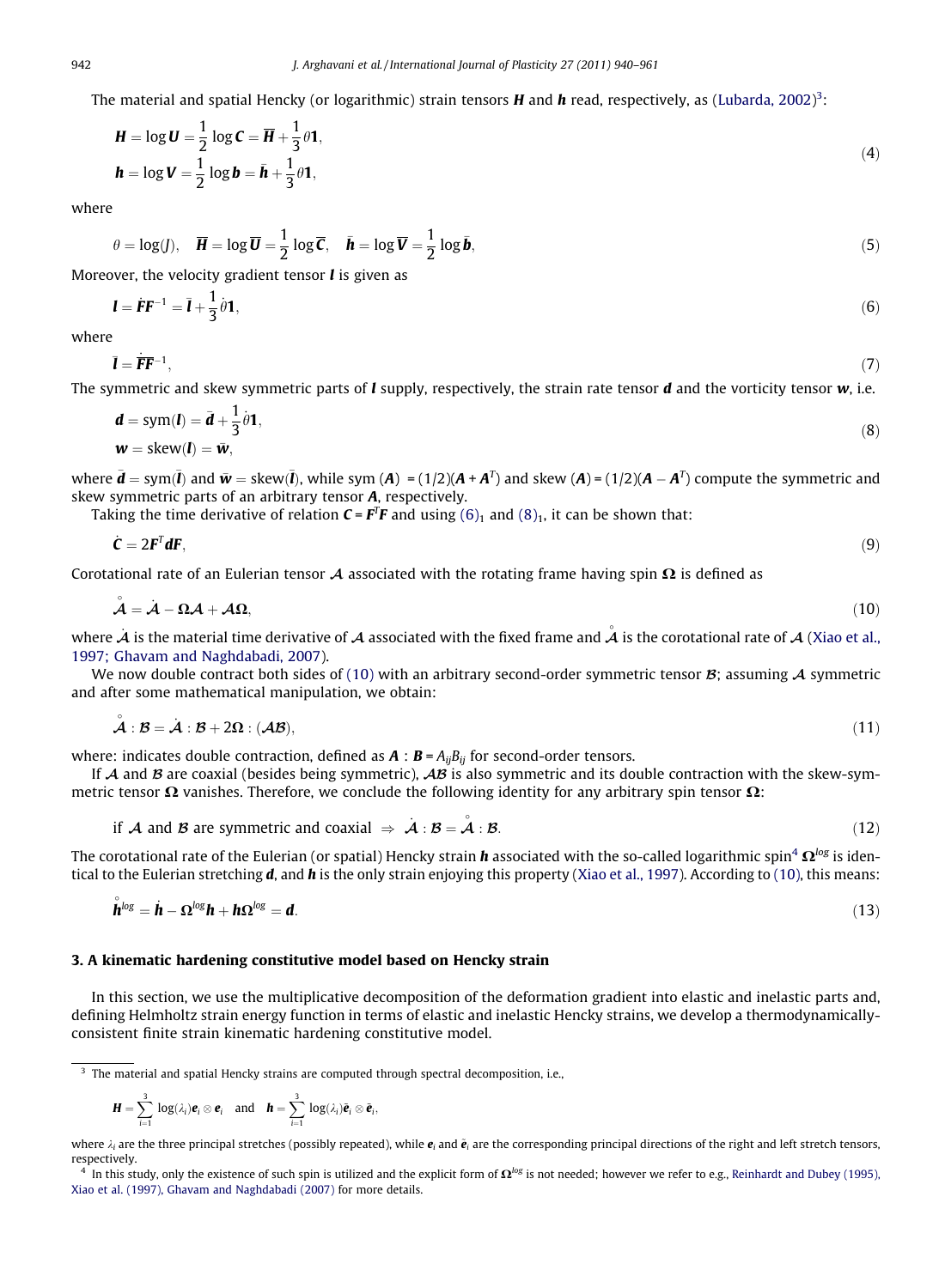# <span id="page-3-0"></span>3.1. Constitutive model development

Following a well-established approach adopted in plasticity [\(Lubarda, 2002; Haupt, 2002](#page-20-0)) and already used for SMAs (see, e.g., [Helm, 2001; Auricchio, 2001; Ziolkowski, 2007; Reese and Christ, 2008; Christ and Reese, 2009; Arghavani et al., 2010d,;](#page-20-0) [Thamburaja, 2010](#page-20-0) among others), we assume a multiplicative decomposition of the deformation gradient into an elastic part  $\bm F$ , defined with respect to an intermediate configuration, and an inelastic one  $\bm F^{\textit{in}}$ , defined with respect to the reference configuration. $5$  i.e.

$$
\mathbf{F} = \mathbf{F}^e \mathbf{F}^{\text{in}}.\tag{14}
$$

Moreover, we utilize the deformation gradient decomposition into volumetric and distortional parts, as follows:

$$
\mathbf{F}^e = J^{e\frac{1}{2}} \overline{\mathbf{F}}^e, \tag{15}
$$
\n
$$
\mathbf{F}^{\text{in}} = J^{\text{in}} \frac{1}{2} \overline{\mathbf{F}}^{\text{in}},
$$

where  $J^e$  = det  $(\boldsymbol{F}^e)$ ,  $J^{in}$  = det  $(\boldsymbol{F}^{in})$  and  $\det(\boldsymbol{\overline{F}}^e)$  = det $(\boldsymbol{\overline{F}}^{in})$  = 1. Similarly, we may define the following tensors:

$$
\mathbf{C}^{e} = \mathbf{F}^{e^{T}} \mathbf{F}^{e}, \quad \overline{\mathbf{C}}^{e} = \overline{\mathbf{F}}^{e^{T}} \overline{\mathbf{F}}^{e}, \quad \mathbf{b}^{e} = \mathbf{F}^{e} \mathbf{F}^{e^{T}}, \quad \overline{\mathbf{b}}^{e} = \overline{\mathbf{F}}^{e} \overline{\mathbf{F}}^{e^{T}},
$$
\n
$$
\mathbf{C}^{in} = \mathbf{F}^{in^{T}} \mathbf{F}^{in}, \quad \overline{\mathbf{C}}^{in} = \overline{\mathbf{F}}^{in^{T}} \overline{\mathbf{F}}^{in}, \quad \mathbf{b}^{in} = \mathbf{F}^{in} \mathbf{F}^{in^{T}}, \quad \overline{\mathbf{b}}^{in} = \overline{\mathbf{F}}^{in} \overline{\mathbf{F}}^{in^{T}},
$$
\n
$$
\mathbf{U}^{e} = \mathbf{C}^{e^{1/2}}, \quad \overline{\mathbf{U}}^{e} = \overline{\mathbf{C}}^{e^{1/2}}, \quad \mathbf{V}^{e} = \mathbf{b}^{e^{1/2}}, \quad \overline{\mathbf{V}}^{e} = \overline{\mathbf{b}}^{e^{1/2}},
$$
\n
$$
\mathbf{U}^{in} = \mathbf{C}^{in^{1/2}}, \quad \overline{\mathbf{U}}^{in} = \overline{\mathbf{C}}^{in^{1/2}}, \quad \mathbf{V}^{in} = \mathbf{b}^{in^{1/2}}, \quad \overline{\mathbf{V}}^{in} = \overline{\mathbf{b}}^{in^{1/2}},
$$
\n
$$
\mathbf{H}^{e} = \log \mathbf{U}^{e}, \quad \overline{\mathbf{H}}^{e} = \log \overline{\mathbf{U}}^{e}, \quad \mathbf{H}^{in} = \log \mathbf{U}^{in}, \quad \overline{\mathbf{H}}^{in} = \log \overline{\mathbf{U}}^{in},
$$
\n(16)

Combining (14) and (15), we obtain:

$$
\mathbf{F} = (\mathbf{J}^e \mathbf{J}^{\text{in}})^{\frac{1}{2}} \overline{\mathbf{F}}^e \overline{\mathbf{F}}^{\text{in}} = \mathbf{J}^{\frac{1}{2}} \overline{\mathbf{F}},\tag{17}
$$

where

$$
J = Je Jin \quad \text{and} \quad \overline{F} = \overline{F}^e \overline{F}^{in}.
$$

Substituting  $(18)$  into  $(8)_1$  $(8)_1$ , we obtain:

$$
\bar{\boldsymbol{d}} = \dot{\overline{\boldsymbol{F}}}\overline{\boldsymbol{F}}^{-1} = \bar{\boldsymbol{d}}^{e} + \operatorname{sym}\left(\overline{\boldsymbol{F}}^{e}\overline{\boldsymbol{l}}^{in}\overline{\boldsymbol{F}}^{e^{-1}}\right) \quad \text{and} \quad \theta = \theta^{e} + \theta^{in}, \tag{19}
$$

where,  $\bar{\bm{d}}^e = \text{sym}(\bar{\bm{F}}^e \bar{\bm{F}}^{e-1}), \ \bar{\bm{I}}^{in} = \bar{\bm{F}}^{in} \bar{\bm{F}}^{in-1}, \ \theta^e = \log(J^e)$  and  $\theta^{in} = \log(J^{in}).$ 

In order to satisfy the principle of material objectivity, the Helmholtz free energy has to depend on  $\mathbf{F}^e$  only through the elastic right stretch tensor; it is moreover assumed to be a function of  $F<sup>in</sup>$  through the inelastic right stretch tensor and of the temperature,<sup>6</sup> T. Finally, we express the Helmholtz free energy per unit undeformed volume, decomposed additively in the following form:

$$
\Psi = \Psi(\theta^e, \theta^{in}, \overline{\mathbf{H}}^e, \overline{\mathbf{H}}^{in}, T) = \phi^e(\theta^e) + \psi^e(\overline{\mathbf{H}}^e) + \phi^{in}(\theta^{in}) + \psi^{in}(\overline{\mathbf{H}}^{in}, T) = W^e(\mathbf{H}^e) + W^{in}(\mathbf{H}^{in}, T),
$$
\n(20)

where  $W^e$ ( $H^e$ ) is a hyperelastic strain energy function decomposed into  $\phi^e(\theta^e)$  and  $\psi^e(\overline{H}^e)$ , representing the volumetric and distorsional elastic strain energies due to the elastic material deformations, respectively. Similarly, the term  $W^{in} (H^{in}, T)$  represents the additional amount of stored energy due to inelastic hardening (e.g., phase transformation, plastic hardening and so on), decomposed into volumetric and isochoric parts  $\phi^{in}(\theta^{in})$  and  $\psi^{in}(\overline{\mathbf{H}}^n)$ , respectively. For simplicity we do not consider the isotropic hardening effect, knowing that it can be easily included in the proposed constitutive model.

In this study, we assume  $\psi^e(\overline{\bm{H}}^e)$  and  $\psi^{in}(\overline{\bm{H}}^in,T)$  to be isotropic functions of  $\overline{\bm{H}}^e$  and  $\overline{\bm{H}}^in$ , respectively.<sup>7</sup> Therefore,  $\psi^e$  and  $\psi^{in}$ can be expressed as functions of their argument invariants. Since, the Lagrangian and Eulerian Hencky strains have the same invariants, we can express the Helmholtz free energy as a function of the Eulerian Hencky strains, i.e.

$$
\Psi(\theta^e, \theta^{\text{in}}, \overline{\mathbf{H}}^e, \overline{\mathbf{H}}^{\text{in}}, T) = \Psi(\theta^e, \theta^{\text{in}}, \overline{\mathbf{h}}^e, \overline{\mathbf{h}}^{\text{in}}, T) = \phi^e(\theta^e) + \psi^e(\overline{\mathbf{h}}^e) + \phi^{\text{in}}(\theta^{\text{in}}) + \psi^{\text{in}}(\overline{\mathbf{h}}^{\text{in}}, T),
$$
\n(21)

We now use Clausius–Duhem inequality form of the second law of thermodynamics:

$$
J\boldsymbol{\sigma} : \boldsymbol{d} - (\dot{\boldsymbol{\Psi}} + \eta \dot{\boldsymbol{T}}) = \boldsymbol{\tau} : \boldsymbol{d} - (\dot{\boldsymbol{\Psi}} + \eta \dot{\boldsymbol{T}}) \geq 0,
$$
\n(22)

<sup>&</sup>lt;sup>5</sup> We use inelastic terminology which is more general. For example when talking about plasticity, we can use  $\mathbf{F}^{in} = \mathbf{F}^p$  and when we are interested in SMA modeling, the inelasticity is due to phase transformation and we can use  $\bm{F}^{in}$  =  $\bm{F}^{t}$ .

 $6\,$  We remark that we do not consider a fully thermo-mechanical coupled model. In this way, the Helmholtz free energy should be more properly referred to as a temperature-parameterized function.

 $^7$  We refer to [Henann and Anand \(2009\) and Gurtin and Anand \(2005\)](#page-20-0) for more details on objectivity as well as isotropy requirements.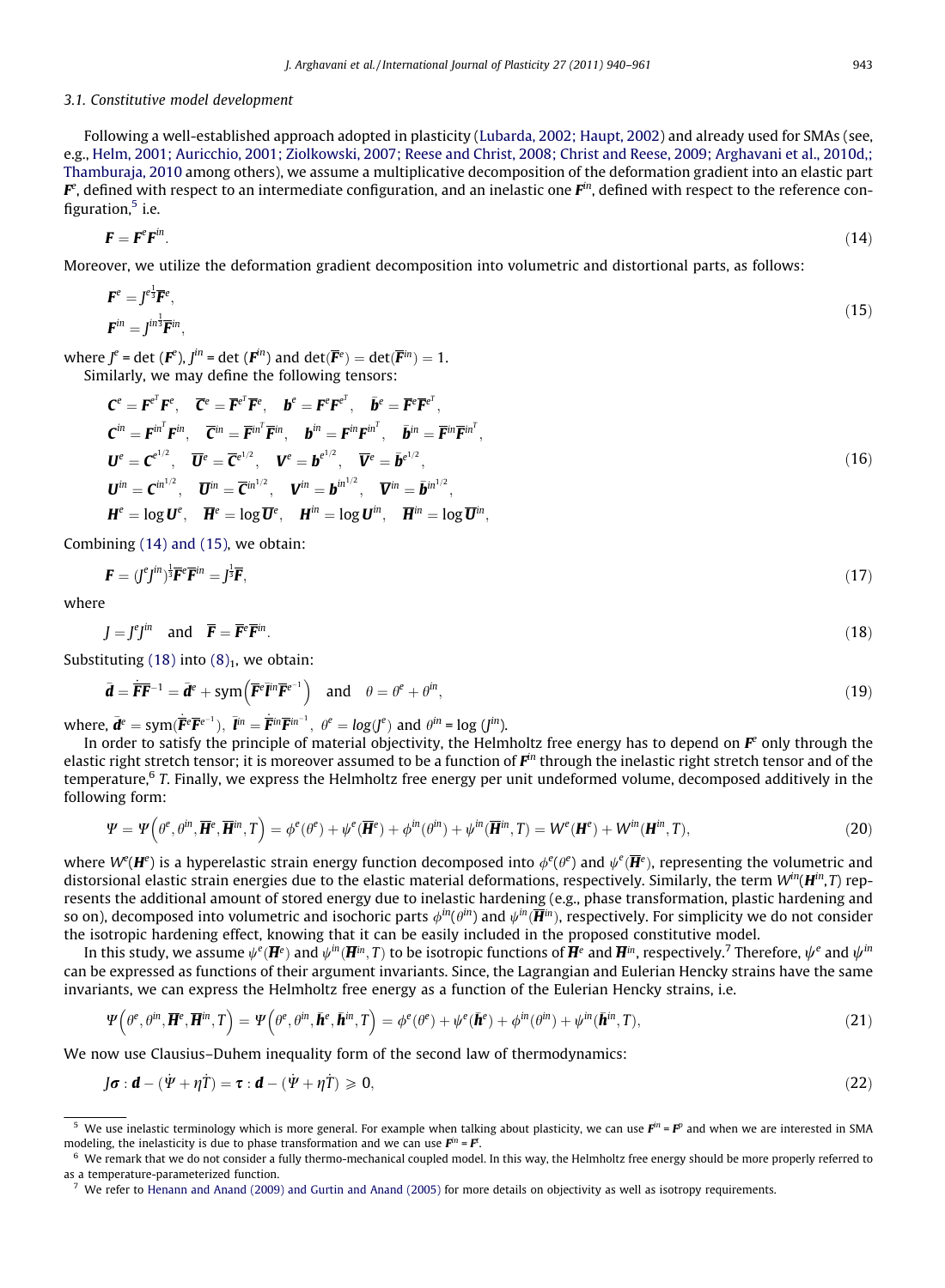<span id="page-4-0"></span>where *n* is the entropy and  $\tau = I\sigma$  is the Kirchhoff stress tensor.

Moreover, we make use of  $(8)_1$  $(8)_1$  and the additive decomposition of the Kirchhoff stress tensor  $\tau$  into a hydrostatic part p1 and a deviatoric part:  $\mathbf{s} = \tau - p\mathbf{1}$ , where  $p = \text{tr}(\tau)/3$ , and rewrite [\(22\)](#page-3-0) as

$$
p\dot{\theta} + \mathbf{s} \cdot \bar{\mathbf{d}} - (\dot{\Psi} + \eta \dot{T}) \ge 0. \tag{23}
$$

We now substitute [\(19\) and \(21\)](#page-3-0) into (23) to obtain:

$$
p\left(\dot{\theta}^e + \dot{\theta}^{in}\right) + \mathbf{s} : \left[\bar{\mathbf{d}}^e + \text{sym}\left(\bar{\mathbf{F}}^e\bar{\mathbf{I}}^m\bar{\mathbf{F}}^{e^{-1}}\right)\right] - \left(\frac{\partial\phi^e}{\partial\theta^e}\dot{\theta}^e + \frac{\partial\psi^e}{\partial\bar{\mathbf{h}}^e} : \dot{\bar{\mathbf{h}}}^e + \frac{\partial\phi^{in}}{\partial\theta^{in}}\dot{\theta}^{in} + \frac{\partial\psi^{in}}{\partial\bar{\mathbf{h}}^{in}} : \dot{\bar{\mathbf{h}}}^{in} + \frac{\partial\psi^{in}}{\partial\bar{\mathbf{T}}}^m \dot{\mathbf{T}}\right) - \eta\dot{\mathbf{T}} \geq 0. \tag{24}
$$

As a consequence of isotropy, the symmetric tensors  $\bar{\bm h}^e$  and  $\partial\psi^e/\partial\bar{\bm h}^e$  as well as the symmetric tensors  $\bar{\bm h}^{in}$  and  $\partial\psi^{in}/\partial\bar{\bm h}^{in}$  are coaxial. According to [\(12\)](#page-2-0), we can replace the time derivative of elastic and inelastic Hencky strains appearing in (24) with any corotational rate in the form of [\(10\).](#page-2-0) We particularly make use of the corresponding logarithmic spin tensors, i.e.,  $\Omega^{log-e}$ and  $\mathbf{\Omega}^{log-in}$ , which according to [\(13\)](#page-2-0) result in<sup>8</sup>:

$$
\frac{\partial \psi^e}{\partial \bar{\mathbf{h}}^e} : \dot{\bar{\mathbf{h}}}^e = \frac{\partial \psi^e}{\partial \bar{\mathbf{h}}^e} : (\mathbf{h}^e)^{\log_e e} = \frac{\partial \psi^e}{\partial \bar{\mathbf{h}}^e} : \bar{\mathbf{d}}^e,\tag{25}
$$

and

$$
\frac{\partial \psi^{in}}{\partial \bar{\boldsymbol{h}}^{in}} : \dot{\bar{\boldsymbol{h}}}^{in} = \frac{\partial \psi^{in}}{\partial \bar{\boldsymbol{h}}^{in}} : (\tilde{\boldsymbol{h}}^{in})^{\log-in} = \frac{\partial \psi^{in}}{\partial \bar{\boldsymbol{h}}^{in}} : \bar{\boldsymbol{d}}^{in},\tag{26}
$$

where superscripts "log-e" and "log-in" represent the corotational rate associated with the logarithmic spins during the elastic and inelastic deformations,  $\overline{F}^e$  and  $\overline{F}^{\text{in}}$ , respectively.

Substituting (25) and (26) into (24), after some mathematical manipulations, we obtain:

$$
\left(p - \frac{\partial \phi^e}{\partial \theta^e}\right)\dot{\theta}^e + \left(\mathbf{s} - \frac{\partial \psi^e}{\partial \bar{\mathbf{h}}^e}\right) : \bar{\mathbf{d}}^e + \left(p - \frac{\partial \phi^{in}}{\partial \theta^{in}}\right)\dot{\theta}^{in} + \left(\overline{\mathbf{F}}^{e^T}\mathbf{s}\overline{\mathbf{F}}^{e^{-T}} - \frac{\partial \psi^{in}}{\partial \bar{\mathbf{h}}^{in}}\right) : \bar{\mathbf{I}}^{in} - \left(\eta + \frac{\partial \psi^{in}}{\partial T}\right)\dot{T} \geq 0. \tag{27}
$$

In deriving (27) we have used the symmetric property of both  $s$  and  $\frac{\partial \psi^{in}}{\partial \bm{h}^{in}}$  implying, respectively:

$$
\mathbf{s}: \operatorname{sym}\left(\overline{\mathbf{F}}^{e}\overline{\mathbf{I}}^{in}\overline{\mathbf{F}}^{e^{-1}}\right) = \mathbf{s}: \left(\overline{\mathbf{F}}^{e}\overline{\mathbf{I}}^{in}\overline{\mathbf{F}}^{e^{-1}}\right) = \overline{\mathbf{I}}^{in}: \left(\overline{\mathbf{F}}^{e^{T}}\mathbf{s}\overline{\mathbf{F}}^{e^{-T}}\right), \tag{28}
$$

and

$$
\frac{\partial \psi^{in}}{\partial \bar{\mathbf{h}}^{in}} \cdot \bar{\mathbf{d}}^{in} = \frac{\partial \psi^{in}}{\partial \bar{\mathbf{h}}^{in}} \cdot \bar{\mathbf{I}}^{in}.
$$
 (29)

The inequality (27) must be fulfilled for arbitrary thermodynamic processes, i.e. for arbitrary  $\dot{\theta}^e,$   $\bar{\bm d}^e,$   $\dot{\theta}^{\dot m},$   $\bar{\bm d}^{\dot m}$  and  $\dot{T}$ . For arbitrary choices of the variables  $\dot{\theta}^e$ ,  $\bar{\bm{d}}^e$  and T, we may conclude<sup>9</sup> [\(Haupt, 2002; Ottosen and Ristinmaa, 2005](#page-20-0)):

$$
p = \frac{\partial \phi^e}{\partial \theta^e}, \quad \mathbf{s} = \frac{\partial \psi^e}{\partial \bar{\mathbf{h}}^e}, \quad \eta = -\frac{\partial \psi^{\text{in}}}{\partial T}, \tag{30}
$$

and the following simplified Clausius–Duhem inequality to guarantee the non-negativeness of the internal dissipation (required by the second law of thermodynamics):

$$
\left(p - \frac{\partial \phi^{in}}{\partial \theta^{in}}\right)\dot{\theta}^{in} + \left(\overline{F}^{e^T} s \overline{F}^{e^{-T}} - \frac{\partial \psi^{in}}{\partial \overline{h}^{in}}\right) : \overline{I}^{in} \ge 0.
$$
\n(31)

<sup>8</sup> According to the work by Xiao et al. (1997), the logarithmic spin  $\Omega^{\log}$  is introduced as

$$
\Omega^{\text{log}}(\boldsymbol{F}) = \boldsymbol{w} + \sum_{i,j=1,i\neq j}^{m} \bigg[ \bigg( \frac{1+(b_i/b_j)}{1-(b_i/b_j)} + \frac{2}{\log(b_i/b_j)} \bigg) \boldsymbol{P}_i d\boldsymbol{P}_j \bigg],
$$

where  $b_i = \lambda_i^2$  are the eigenvalues of the left Cauchy–Green deformation tensor and  $\bm{P}_i$  are the eigenprojections subordinate to eigenvalues  $\lambda_i$  > 0. According to this relation, knowing the deformation gradient  $F(t)$ , the logarithmic spin  $\Omega^{\log}(F)$  can be computed. We now consider the multiplicative decomposition of the deformation gradient and introduce the logarithmic spins  $\Omega^{log-e}$  and  $\Omega^{log-in}$  as follows:

$$
\Omega^{\text{log-e}} = \Omega^{\text{log}}(\overline{\mathbf{F}}^e) \quad \text{and} \quad \Omega^{\text{log-in}} = \Omega^{\text{log}}(\overline{\mathbf{F}}^{\text{in}}),
$$

 $^9$  In the work by [Xiao et al. \(2000\)](#page-21-0), they use the hypoelastic constitutive model  $\bm{d}^e = \overline{(\hat{\delta} \Sigma / \hat{\sigma} \bm{\pi})}^{log\cdot e}$ , where  $\Sigma$  is a complementary hyperelastic potential and  $\bm{\pi}$  = RTIR<sup>T</sup> is the Eulerian stress while  $\Pi$  is the work-conjugate stress measure of the Lagrangean logarithmic strain **H**, However, the corresponding hypoelastic constitutive model of this work, when written in the framework of [Xiao et al. \(2000\)](#page-21-0) work, takes the form  $\bm{d}^e = \overline{(\delta \Sigma / \delta \bm{\pi})}^{log \text{-}e}$ . It is noted that regarding the fact that  $\bm{d}^e=\bm{h}^{e \log \cdot e}$ , we can write  $\bm{h}^{e \log \cdot e}=\overline{(\Omega \mathcal{E}/\partial \bm{\pi})}^{log \cdot e}$  which can be integrated to yield  $\bm{h}^e=\partial \mathcal{E}/\partial \bm{\pi}$ . This shows that, the hypoelastic form used in this work can be reduced to a hyperelastic constitutive model as observed in  $(30)_1$ ,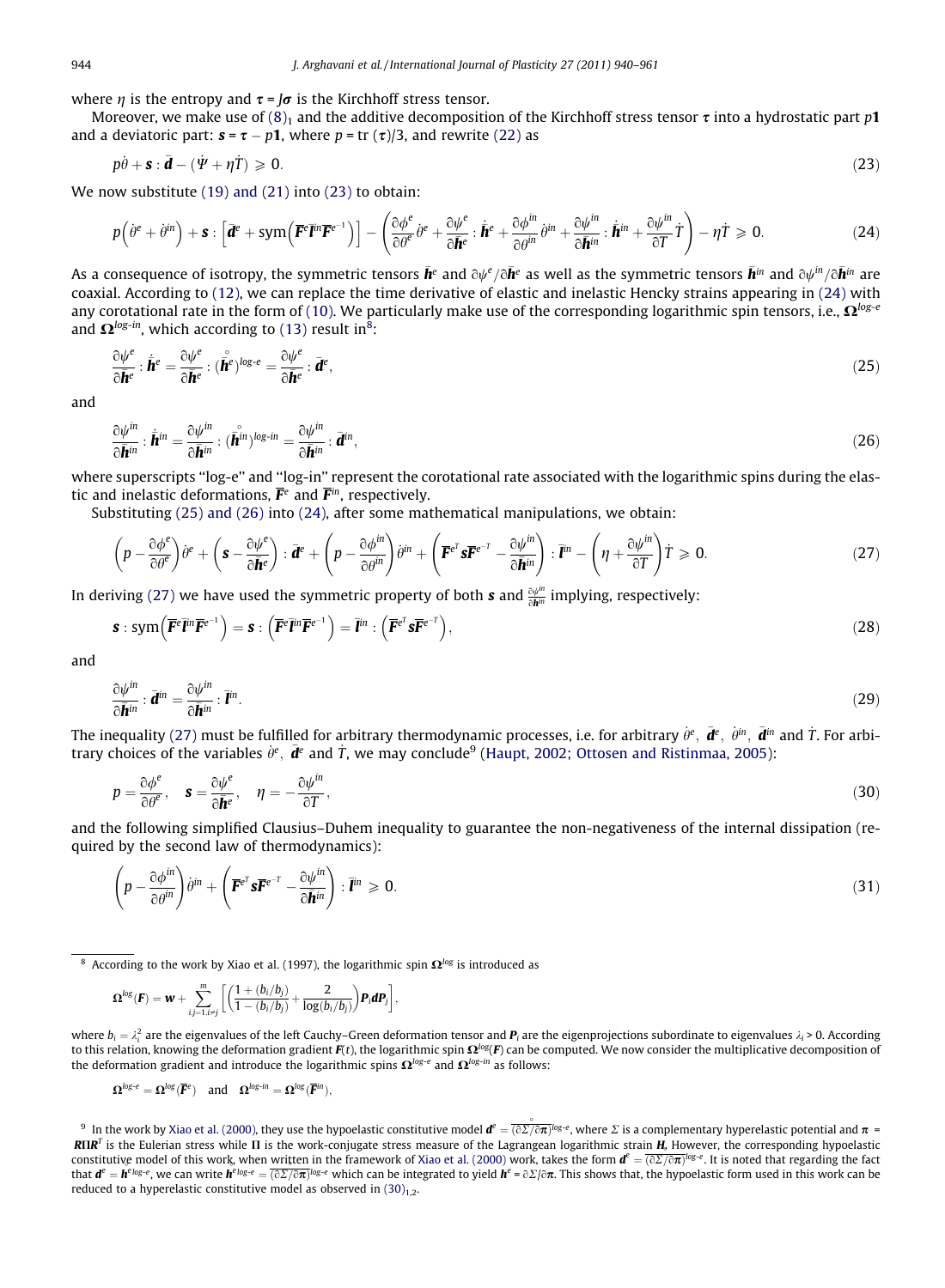<span id="page-5-0"></span>Considering (30)<sub>2</sub> and the isotropic property of  $\psi^e$ , it can be shown that  $\bm{\bar{F}}^{e^T}$ s $\bm{\bar{F}}^{e^-T}$  is a symmetric tensor (see Eq. [\(118\)](#page-18-0) in the Appendix A). Therefore, Eq. [\(31\)](#page-4-0) reads as

$$
q\dot{\theta}^{in} + \boldsymbol{\alpha} : \bar{\boldsymbol{d}}^{in} \geqslant 0, \tag{32}
$$

where the scalar and tensorial relative stresses,  $q$  and  $\alpha$ , are defined as

$$
q = p - \frac{\partial \phi^{in}}{\partial \theta^{in}} = \frac{\partial \phi^{e}}{\partial \theta^{e}} - \frac{\partial \phi^{in}}{\partial \theta^{in}},
$$
  

$$
\alpha = m - x,
$$
 (33)

with

$$
\mathbf{m} = \overline{\mathbf{F}}^{e^T} \mathbf{s} \overline{\mathbf{F}}^{e^{-T}}, \quad \mathbf{x} = \frac{\partial \psi^{in}}{\partial \mathbf{h}^{in}}.
$$
 (34)

To satisfy the second law of thermodynamics (32), following [Ottosen and Ristinmaa \(2005\),](#page-20-0) we introduce the convex potential  $G(\alpha, q)$  and define the following evolution equations:

$$
\bar{\boldsymbol{d}}^{in} = \dot{\lambda} \frac{\partial G(\boldsymbol{\alpha}, q)}{\partial \boldsymbol{\alpha}} \quad \text{and} \quad \dot{\theta}^{in} = \dot{\lambda} \frac{\partial G(\boldsymbol{\alpha}, q)}{\partial q}, \tag{35}
$$

where  $\lambda$  is the consistency parameter.

Moreover, we consider a yield or limit function as follows:

$$
F = f(\alpha, q) - R,\tag{36}
$$

where the material parameter Ris the elastic region radius.

Similarly to plasticity, the consistency parameter and the limit function (or yield function) satisfy the Kuhn–Tucker conditions:

$$
F \leqslant 0, \quad \lambda \geqslant 0, \quad \lambda F = 0. \tag{37}
$$

Accordingly, the finite strain, non-associative constitutive model can be summarized as

• Stress-like quantities:

$$
p = \frac{\partial \phi^e}{\partial \theta^e}, \quad q = \frac{\partial \phi^e}{\partial \theta^e} - \frac{\partial \phi^{in}}{\partial \theta^{in}}, \quad \mathbf{s} = \frac{\partial \psi^e}{\partial \bar{\mathbf{h}}^e}, \quad \mathbf{m} = \overline{\mathbf{F}}^{e^T} \mathbf{s} \overline{\mathbf{F}}^{e^{-T}}, \quad \mathbf{x} = \frac{\partial \psi^{in}}{\partial \bar{\mathbf{h}}^{in}}, \quad \mathbf{x} = \mathbf{m} - \mathbf{x}.
$$

• Limit function:

$$
F=f(\alpha,q)-R.
$$

Potential function:

$$
G=G(\pmb{\alpha},q).
$$

Evolution equations:

$$
\bar{\boldsymbol{d}}^{in} = \lambda \frac{\partial G(\boldsymbol{\alpha},q)}{\partial \boldsymbol{\alpha}} \quad \text{and} \quad \dot{\theta}^{in} = \lambda \frac{\partial G(\boldsymbol{\alpha},q)}{\partial q}.
$$

Kuhn–Tucker conditions:

$$
F\leqslant 0,\quad \dot{\lambda}\geqslant 0,\quad \dot{\lambda}F=0.
$$

#### 3.2. Representation with respect to the reference configuration

In the previous section, using a multiplicative decomposition of the deformation gradient into elastic and inelastic parts, we derived a finite-strain constitutive model. But while Fand  $F^{in}$  are related to the reference configuration,  $F^e$  is defined with respect to an intermediate configuration. Accordingly, tensor s has been defined with respect to the current configuration, while tensors  $m$ , x, x and  $\bar d^{in}$  have been defined with respect to the intermediate configuration. Thus, we recast all equations in terms of quantities defined with respect to the reference configuration, allowing to express all equations in a Lagrangian form.

As already stated,  $\psi^e$  depends on  $\bar{\bm h}^e$  only through its invariants which are the same as those of  $\overline{\bm H}^e$ . Since  $\overline{\bm H}^e=1/2\log(\overline{\bm C}^e)$ , it is clear that the invariants of  $\bm{\overline{H}}^e$  can be expressed in terms of the invariants of  $\bm{\overline{C}}^e$  which are equal to those of  $\bm{\overline{U}}^{in^{-1}}\bm{\overline{C}}\bm{\overline{U}}^{in^{-1}}$ . In fact, for the first invariant, the following identity holds: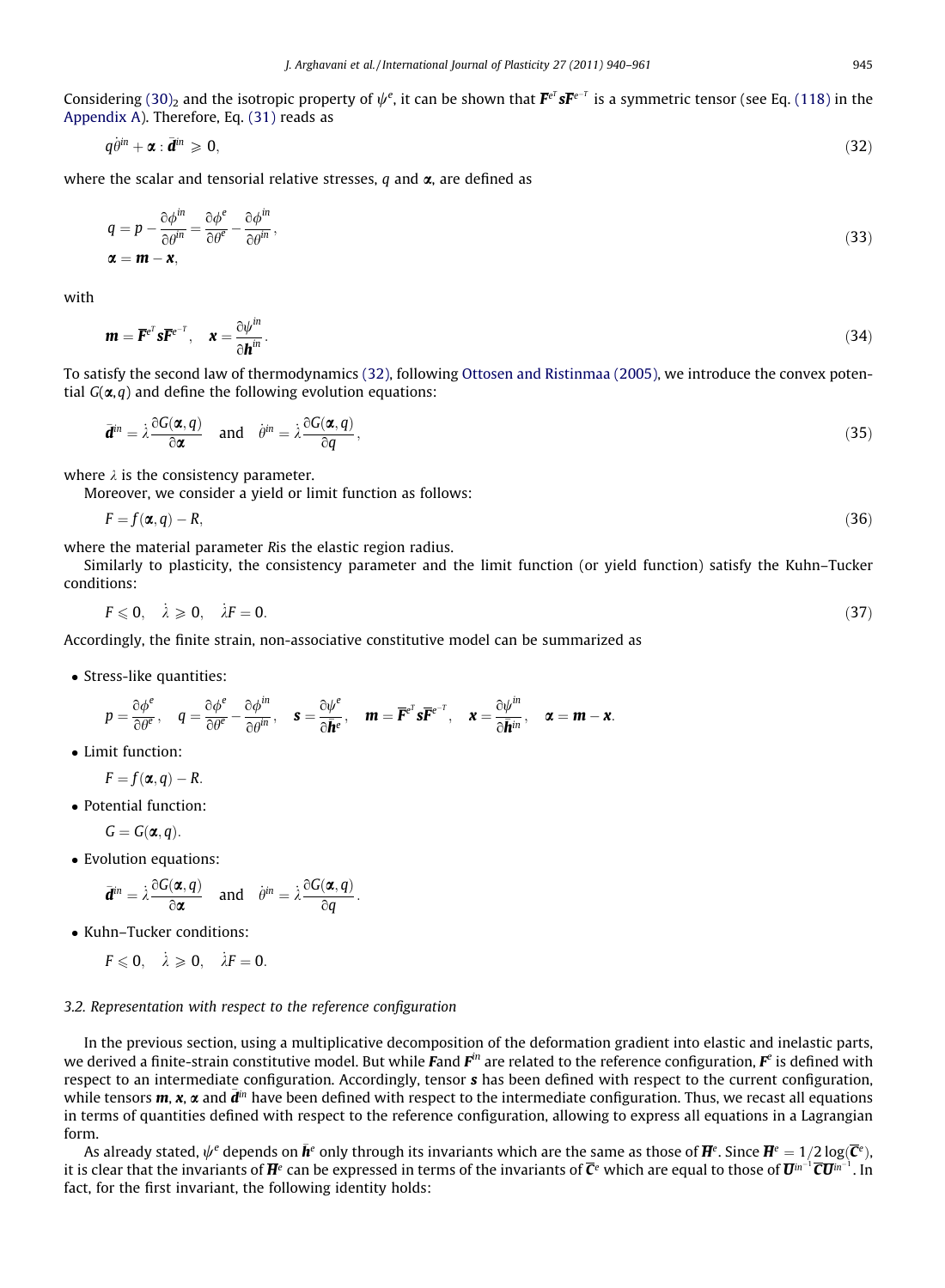<span id="page-6-0"></span>946 J. Arghavani et al. / International Journal of Plasticity 27 (2011) 940–961

$$
I_{\overline{\mathbf{C}}^e} = \operatorname{tr}(\overline{\mathbf{C}}^e) = \operatorname{tr}\left(\overline{\mathbf{F}}^{in^{-1}} \overline{\mathbf{C}} \overline{\mathbf{F}}^{in^{-1}}\right) = \operatorname{tr}\left(\overline{\mathbf{U}}^{in^{-1}} \overline{\mathbf{C}} \overline{\mathbf{U}}^{in^{-1}}\right),\tag{38}
$$

and similar relations hold for the second and the third invariants. Therefore, we conclude that the invariants of  $\bar{\bm h}^e$  are equal to those of an elastic-like strain tensor  $\mathcal{H}^e$  defined as

$$
\mathcal{H}^e = \frac{1}{2} \log \left( \overline{\mathbf{U}}^{in^{-1}} \overline{\mathbf{C}} \overline{\mathbf{U}}^{in^{-1}} \right). \tag{39}
$$

Considering the isotropic property of  $\psi^e$  and according to the representation theorem,<sup>10</sup> we now write:

$$
\frac{\partial \psi^e}{\partial \bar{\mathbf{h}}^e} = \alpha_1 \mathbf{1} + 2\alpha_2 \bar{\mathbf{h}}^e + 4\alpha_3 \bar{\mathbf{h}}^{e^2},\tag{40}
$$

where

$$
\alpha_i = \alpha_i (I_{\bar{h}^e}, II_{\bar{h}^e}, III_{\bar{h}^e}) = \alpha_i (I_{\mathcal{H}^e}, II_{\mathcal{H}^e}, III_{\mathcal{H}^e}).
$$
\n(41)

It can be shown that (see Eq. [\(121\)](#page-18-0) in the Appendix A):

$$
\bar{\mathbf{h}}^e = \frac{1}{2} \bar{\mathbf{F}}^{-T} \log(\overline{\mathbf{C}\mathbf{C}}^{in^{-1}}) \bar{\mathbf{F}}^T. \tag{42}
$$

We now substitute (42) into (40) and the result into [\(30\)](#page-4-0)<sub>2</sub> which leads to:

$$
\mathbf{s} = \overline{\mathbf{F}}^{-T} \mathbf{M} \overline{\mathbf{F}}^T,\tag{43}
$$

where we have defined  $\bm{M} = \alpha_1 \bm{1} + \alpha_2 \log(\overline{\bm{C}\bm{C}}^{in^{-1}}) + \alpha_3 (\log(\overline{\bm{C}\bm{C}}^{in^{-1}}))^2.$ 

We now pull back the quantities  $m$  and  $x$  (which have been expressed with respect to the intermediate configuration) to the reference configuration. To this end, we use the identity  $\bar{F}^{e^T}\bar{h}^e\bar{F}^{e^{-T}}=\overline{H}^e$  (see Eq. [\(117\)](#page-18-0) in the Appendix A) as well as the following identity (see Eq. [\(122\)](#page-19-0) in the Appendix A):

$$
\overline{\mathbf{F}}^{in^T} \overline{\mathbf{H}}^e \overline{\mathbf{F}}^{in} = \frac{1}{2} \log \left( \overline{\mathbf{C} \mathbf{C}}^{in^{-1}} \right) \overline{\mathbf{C}}^{in},\tag{44}
$$

and conclude:

$$
\overline{\mathbf{F}}^{\text{in}^T} \mathbf{m} \overline{\mathbf{F}}^{\text{in}} = \mathbf{M} \overline{\mathbf{C}}^{\text{in}}.
$$
 (45)

We observe that tensor  $M$  is unsymmetric. In order to obtain a constitutive model in which all quantities are symmetric, we follow the recently proposed approach in [Arghavani et al. \(2010a\)](#page-19-0) and utilize the following identity (see Eq. [\(124\)](#page-19-0) in the Appendix A):

$$
\log(\overline{CC}^{in^{-1}}) = \overline{\mathbf{U}}^{in} \log \left( \overline{\mathbf{U}}^{in^{-1}} \overline{\mathbf{C}} \overline{\mathbf{U}}^{in^{-1}} \right) \overline{\mathbf{U}}^{in^{-1}},\tag{46}
$$

and express tensor M as

$$
\mathbf{M} = \overline{\mathbf{U}}^{\text{in}} \mathbf{Q} \overline{\mathbf{U}}^{\text{in}^{-1}},\tag{47}
$$

where the symmetric tensor **Q**is expressed as

$$
\mathbf{Q} = \alpha_1 \mathbf{1} + 2\alpha_2 \mathcal{H}^e + 4\alpha_3 \mathcal{H}^{e^2}.
$$
 (48)

Comparing  $(48)$  and  $(40)$ , and considering  $(41)$ , we use the representation theorem and express  $(48)$  as

$$
\mathbf{Q} = \frac{\partial \psi^e(\mathcal{H}^e)}{\mathcal{H}^e}.
$$
(49)

We now substitute (47) into (45), which yields:

$$
\overline{\mathbf{F}}^{\text{in}}^{\mathsf{T}}\mathbf{m}\overline{\mathbf{F}}^{\text{in}} = \overline{\mathbf{U}}^{\text{in}}\mathbf{Q}\overline{\mathbf{U}}^{\text{in}}.
$$

Using the isotropic property of  $\psi^{in}$ , following a similar approach, we obtain:

$$
\mathbf{x} = \frac{\partial \psi^{in}}{\partial \bar{\mathbf{h}}^{in}} = \beta_1 \mathbf{1} + \beta_2 \bar{\mathbf{h}}^{in} + \beta_3 \bar{\mathbf{h}}^{in^2},\tag{51}
$$

where

$$
\beta_i = \beta_i (I_{\bar{h}^{in}}, H_{\bar{h}^{in}}, III_{\bar{h}^{in}}, T) = \beta_i (I_{\overline{H}^{in}}, H_{\overline{H}^{in}}, III_{\overline{H}^{in}}, T). \tag{52}
$$

 $^{10}$  Representation theorem: A tensor function  $\bm{D} = \bm{\mathit{f(A)}}$  is isotropic if and only if it has a representation of the form  $\bm{D} = \bm{\mathit{f(A)}} = \phi_0 \bm{1} + \phi_1 \bm{A} + \phi_2 \bm{A}^2 + \cdots + \phi_{n-1} \bm{A}^{n-1}$ where the  $\phi_k$  are invariants of A and hence can be expressed as functions  $\phi_k = \phi_k(I_1, \ldots, I_n)$  of the principal invariants of A while n denotes the order of tensor A. In the case when  $n = 3$  the representation theorem reads  $\mathbf{D} = f(\mathbf{A}) = \phi_0 \mathbf{1} + \phi_1 \mathbf{A} + \phi_2 \mathbf{A}^2$  [\(Truesdell and Noll, 1965; Ogden, 1984; Ottosen](#page-21-0) and Ristinmaa, 2005).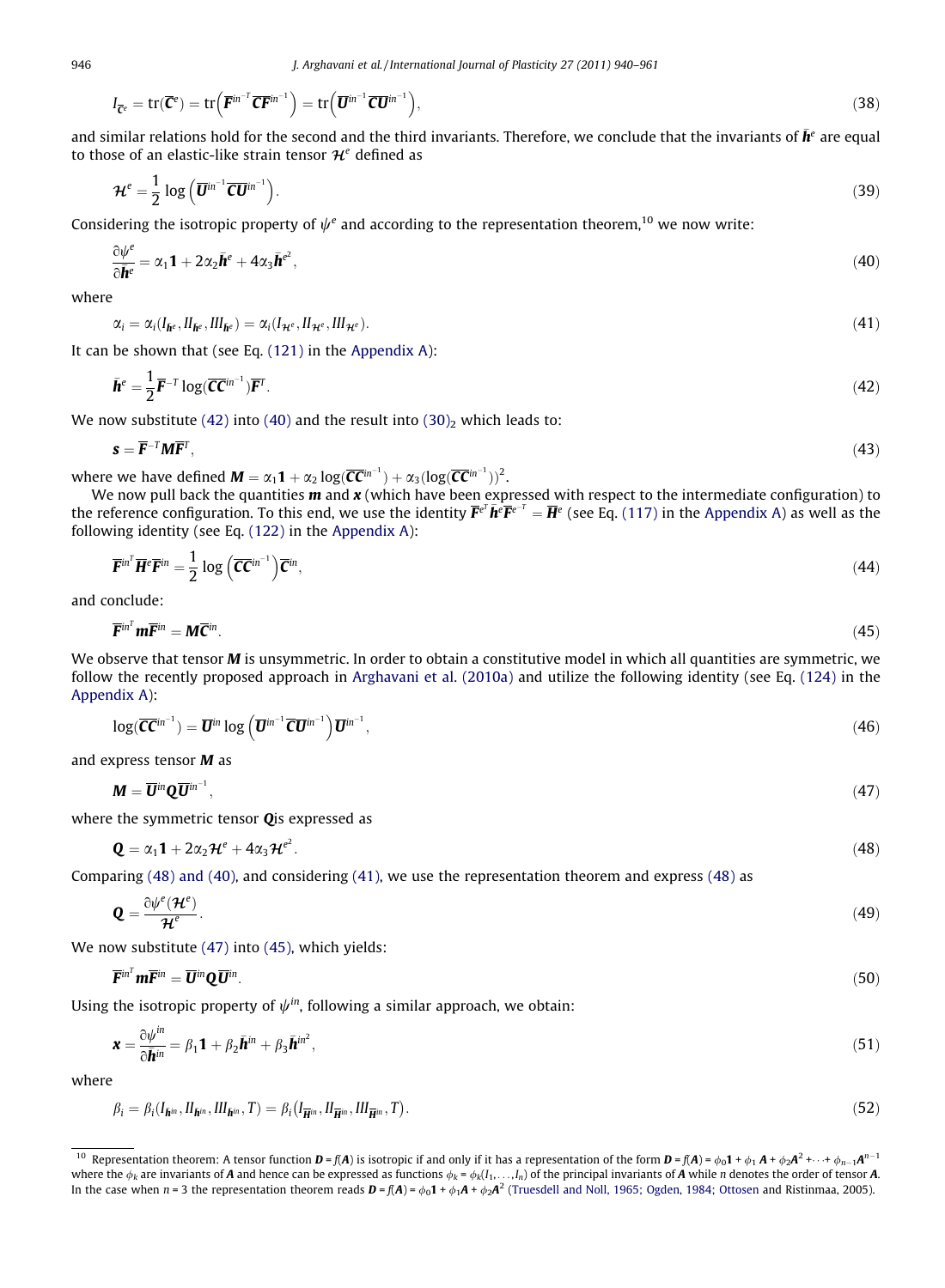<span id="page-7-0"></span>
$$
\overline{\mathbf{F}}^{in^T} \mathbf{x} \overline{\mathbf{F}}^{in} = \mathbf{X} \overline{\mathbf{C}}^{in},\tag{53}
$$

where

$$
\mathbf{X} = \beta_1 \mathbf{1} + \beta_2 \overline{\mathbf{H}}^{\text{in}} + \beta_3 \overline{\mathbf{H}}^{\text{in}^2}.\tag{54}
$$

Similarly, comparing [\(51\) and \(54\)](#page-6-0) and considering [\(52\)](#page-6-0), we can express (54) as

$$
\mathbf{X} = \frac{\partial \psi^{in}(\overline{\mathbf{H}}^{in})}{\partial \overline{\mathbf{H}}^{in}}.
$$
\n(55)

Since **X** and  $\overline{U}$ <sup>in</sup> are coaxial, the following identity holds:

$$
\mathbf{X} = \overline{\mathbf{U}}^{\text{in}} \mathbf{X} \overline{\mathbf{U}}^{\text{in}^{-1}}. \tag{56}
$$

Substituting (56) into (53), we obtain:

$$
\overline{F}^{in^T}x\overline{F}^{in} = \overline{U}^{in}X\overline{U}^{in}.
$$
\n(57)

Combining [\(50\) and \(57\)](#page-6-0), we finally conclude:

$$
\overline{\mathbf{F}}^{in^T} \alpha \overline{\mathbf{F}}^{in} = \overline{\mathbf{F}}^{in^T} (\mathbf{m} - \mathbf{x}) \overline{\mathbf{F}}^{in} = \overline{\mathbf{U}}^{in} \mathbf{Z} \overline{\mathbf{U}}^{in},\tag{58}
$$

where

$$
Z = Q - X.\tag{59}
$$

Using (58), we obtain:

$$
\overline{\mathbf{F}}^{\text{in}^T} \boldsymbol{\alpha}^n \overline{\mathbf{F}}^{\text{in}} = \overline{\mathbf{U}}^{\text{in}} \mathbf{Z}^n \overline{\mathbf{U}}^{\text{in}} \quad \text{and} \quad tr(\boldsymbol{\alpha}^n) = tr(\mathbf{Z}^n), \tag{60}
$$

where *n* is a non-negative integer number. Eq. (60)<sub>2</sub> means that the invariants of  $\alpha$  and **Z** are the same.

We now assume  $G(\alpha, q)$  and  $F(\alpha, q)$  to be isotropic functions of  $\alpha$  which means that they are expressed only in terms of the invariants of  $\alpha$  which are equal to those of Z. Therefore, we present the Lagrangian form of the potential and limit functions, respectively, as follows:

$$
G = G(Z, q) \quad \text{and} \quad F = f(Z, q) - R. \tag{61}
$$

In order to obtain the evolution equation in a Lagrangian form, we use relation  $\dot{\overline{\bf{\cal{C}}}^{in}}=2\overline{\pmb{F}}^{in^T}\bar{\pmb{d}}^{in}\overline{\pmb{F}}^{in}$  and [\(35\)](#page-5-0) to obtain:

$$
\dot{\overline{\mathbf{C}}}^{\text{in}} = 2\lambda \overline{\mathbf{F}}^{\text{in}^T} \frac{\partial G(\mathbf{\alpha}, q)}{\partial \mathbf{\alpha}} \overline{\mathbf{F}}^{\text{in}}.
$$
\n(62)

Considering the isotropic property of  $G(\alpha,q)$ , the following identity holds (see Eq. [\(128\)](#page-19-0) in the Appendix A):

$$
\overline{\mathbf{F}}^{\text{in}^T} \frac{\partial G(\mathbf{x}, q)}{\partial \mathbf{x}} \overline{\mathbf{F}}^{\text{in}} = \overline{\mathbf{U}}^{\text{in}} \frac{\partial G(\mathbf{Z}, q)}{\partial \mathbf{Z}} \overline{\mathbf{U}}^{\text{in}}.
$$
\n(63)

Finally, substituting (63) into (62), we obtain the Lagrangian form of the tensorial evolution equation as follows:

$$
\dot{\overline{\mathbf{C}}}^{in} = 2\lambda \overline{\mathbf{U}}^{in} \frac{\partial G(\mathbf{Z}, q)}{\partial \mathbf{Z}} \overline{\mathbf{U}}^{in}.
$$

Moreover, the scalar internal variable evolution is stated as

$$
\dot{\theta}^{\text{in}} = \dot{\lambda} \frac{\partial G(\mathbf{Z}, q)}{\partial q}.
$$
\n(65)

The second Piola–Kirchhoff stress tensor  $S$  is obtained from the Kirchhoff stress tensor as

$$
\mathbf{S} = \mathbf{F}^{-1} \tau \mathbf{F}^{-T}.\tag{66}
$$

Substituting [\(17\)](#page-3-0) and  $\tau = s + p1$  into (66) yields:

$$
\mathbf{S} = J^{-2/3} \left( p \overline{\mathbf{C}}^{-1} + \overline{\mathbf{F}}^{-1} \mathbf{s} \overline{\mathbf{F}}^{-T} \right). \tag{67}
$$

Substituting  $(30)_1$  $(30)_1$  and  $(43)$  into  $(67)$ , we obtain:

$$
\mathbf{S} = J^{-2/3} \left( \phi^e \overline{\mathbf{C}}^{-1} + \overline{\mathbf{C}}^{-1} \mathbf{M} \right),\tag{68}
$$

where,  $\acute{\phi}^e = \partial \phi^e / \partial \theta^e$ .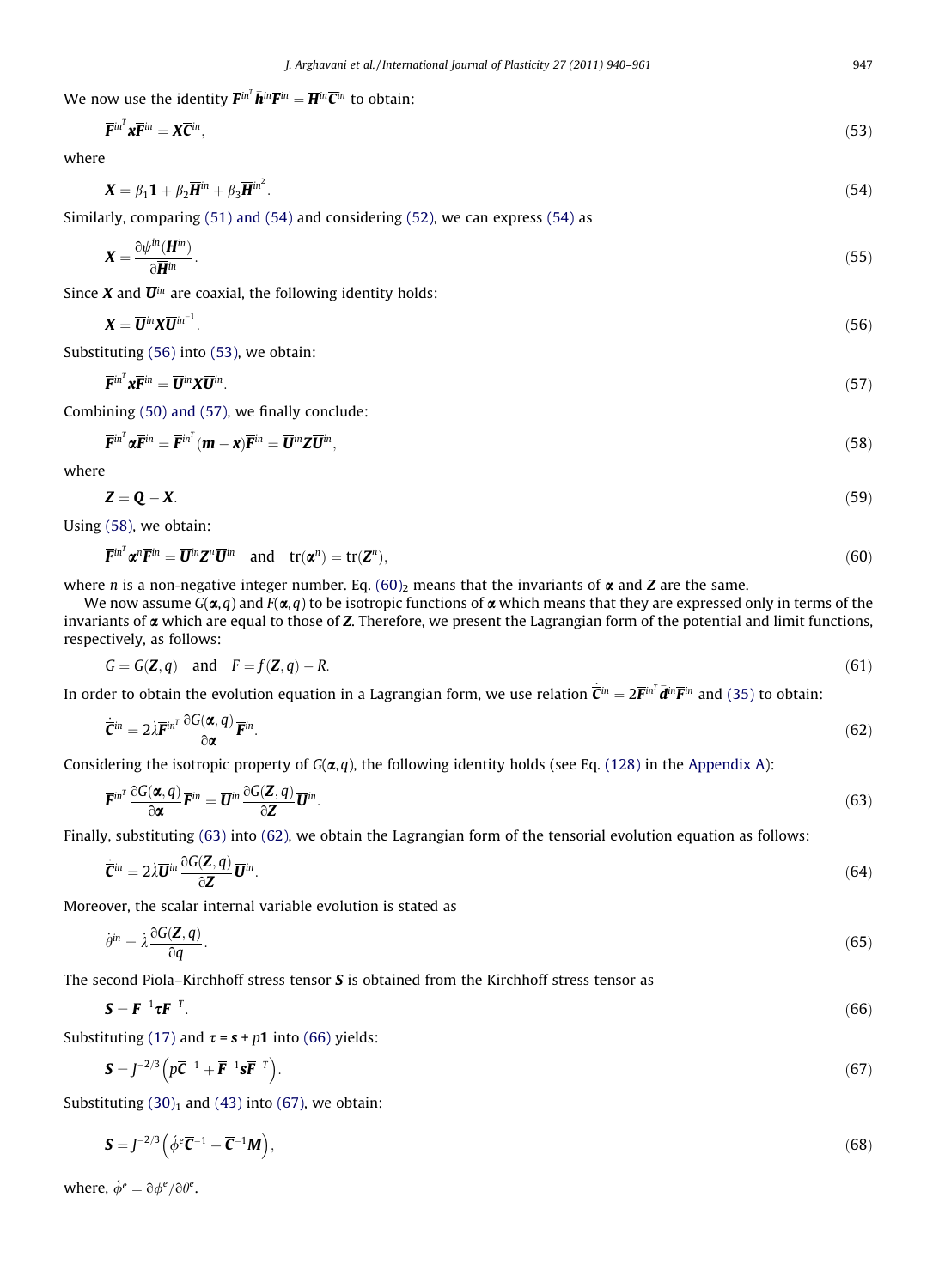<span id="page-8-0"></span>We now substitute [\(47\)](#page-6-0) into [\(68\)](#page-7-0) and obtain the second Piola–Kirchhoff stress tensor as follows<sup>11</sup>:

$$
\mathbf{S} = J^{-2/3}\overline{\mathbf{C}}^{-1}\left(\dot{\phi}^e \mathbf{1} + \overline{\mathbf{U}}^{in} \mathbf{Q} \overline{\mathbf{U}}^{in^{-1}}\right).
$$
 (69)

We finally summarizes the time-continuous finite-strain constitutive model, written only in terms of Lagrangian quantities in [Table 1.](#page-9-0)

It is interesting that the proposed finite strain and the corresponding small strain (when the proposed model is linearized) constitutive models have similar forms, thanks to the Hencky strain. In particular, when linearized, the elastic-like strain tensor  $\mathcal{H}^e$  is reduced to small-strain elastic strain tensor, i.e.

$$
\mathcal{H}^e \simeq \mathbf{\varepsilon} - \mathbf{\varepsilon}^{\text{in}} + \text{higher order terms} \simeq \mathbf{\varepsilon}^e,\tag{70}
$$

where  $\varepsilon$ ,  $\varepsilon^e$  and  $\varepsilon^{in}$  are, respectively, the total, elastic and inelastic small strain tensors. Eq. (70) makes clear the reason for choosing the name "elastic-like strain tensor" for  $\mathcal{H}^e$ .

### 4. The proposed constitutive model in the time-discrete frame

In this section, we investigate the time integration of the constitutive model derived in Section 3 with the final goal of using it within a finite element program. The main task is to apply an appropriate numerical time integration scheme to the evolution equation of the internal variables. In general, implicit schemes are preferred because of their stability at larger time step sizes.

We treat the nonlinear problem described in Section 3 as an implicit time-discrete deformation-driven problem. Accordingly, we subdivide the time interval of interest  $[0,t]$  in sub-increments and we solve the evolution problem over the generic interval  $[t_n,t_{n+1}]$  with  $t_{n+1} > t_n$ . To simplify the notation, we indicate with the subscript n a quantity evaluated at time  $t_n$ , and with no subscript a quantity evaluated at time  $t_{n+1}$ . Assuming to know the solution and the deformation gradient  $F_n$  at time  $t_n$ as well as the deformation gradient **F** at time  $t_{n+1}$ , the internal variables (and the stress tensor) should be updated from the deformation history.

Since, the constitutive model is in terms of Lagrangian quantities, from now on, we consider as deformation driver the right Cauchy–Green deformation tensor (instead of the deformation gradient), assuming  $\bar{c}$  and  $\theta$  are given (control variables).

#### 4.1. Time integration

We use a backward-Euler integration scheme for the scalar internal variable evolution Eq. [\(65\)](#page-7-0) and obtain:

$$
\theta^{in} = \theta_n^{in} + \Delta \lambda \frac{\partial G(\mathbf{Z}, q)}{\partial q},\tag{71}
$$

where  $\Delta \lambda = \lambda - \lambda_n$ .

However, time integration of the tensorial internal variable  $\bar{C}^{in}$  is not straightforward and the time-discrete form should satisfy the incompressibility constraint det $(\overline{\mathbf{C}}^{in}) = 1$ .

To this end, exponential-based integration schemes are frequently applied to problems in plasticity and isotropic inelasticity ([Eterovic and Bathe, 1990; Miehe, 1996](#page-20-0)). The use of the exponential mapping enables to exactly conserve the inelastic volume. Thus, it allows larger time step sizes than any other first-order accurate integration scheme.

We now consider the following form of the evolution equation and investigate its time-discrete form:

$$
\dot{\overline{C}}^{in} = \dot{\lambda}A \quad \text{and} \quad \det(\overline{C}^{in}) = 1. \tag{72}
$$

Applying the exponential mapping scheme to the evolution Eq. (72), [Reese and Christ \(2008\)](#page-20-0) have proposed the following time-discrete form which has also been used in several works ([Christ and Reese, 2009; Evangelista et al., 2009; Vladimirov](#page-19-0) [et al., 2008, 2010; Arghavani et al., 2010b](#page-19-0)):

$$
-\overline{\mathbf{C}}_n^{in^{-1}} + \overline{\mathbf{U}}^{in^{-1}} \exp\left(\Delta \lambda \overline{\mathbf{U}}^{in^{-1}} \mathbf{A} \overline{\mathbf{U}}^{in^{-1}}\right) \overline{\mathbf{U}}^{in^{-1}} = \mathbf{0}.
$$
\n(73)

Recently [Arghavani et al. \(2010b\)](#page-19-0) have proposed an alternative form of the time-discrete evolution Eq. (73) through the following logarithmic mapping which is more robust and efficient when compared with (73):

$$
-\overline{\mathbf{U}}^{in}\log\left(\overline{\mathbf{U}}^{in}\overline{\mathbf{C}}_n^{in-1}\overline{\mathbf{U}}^{in}\right)\overline{\mathbf{U}}^{in}+\Delta\lambda\mathbf{A}=\mathbf{0}.
$$
\n(74)

In [Table 2](#page-9-0), we have summarized the time-integration algorithms [\(Arghavani et al., 2010b\)](#page-19-0).

<sup>11</sup> According to Eq. (69), the so-called Mandel stress is  $\mathbf{C} = \acute{\phi}^e \mathbf{1} + \overline{\mathbf{U}}^{\text{in}} \mathbf{Q} \overline{\mathbf{U}}^{\text{in}^{-1}} = \overline{\mathbf{U}}^{\text{in}} (\acute{\phi}^e \mathbf{1} + \mathbf{Q}) \overline{\mathbf{U}}^{\text{in}^{-1}}$  which is, in general, an asymmetric tensor.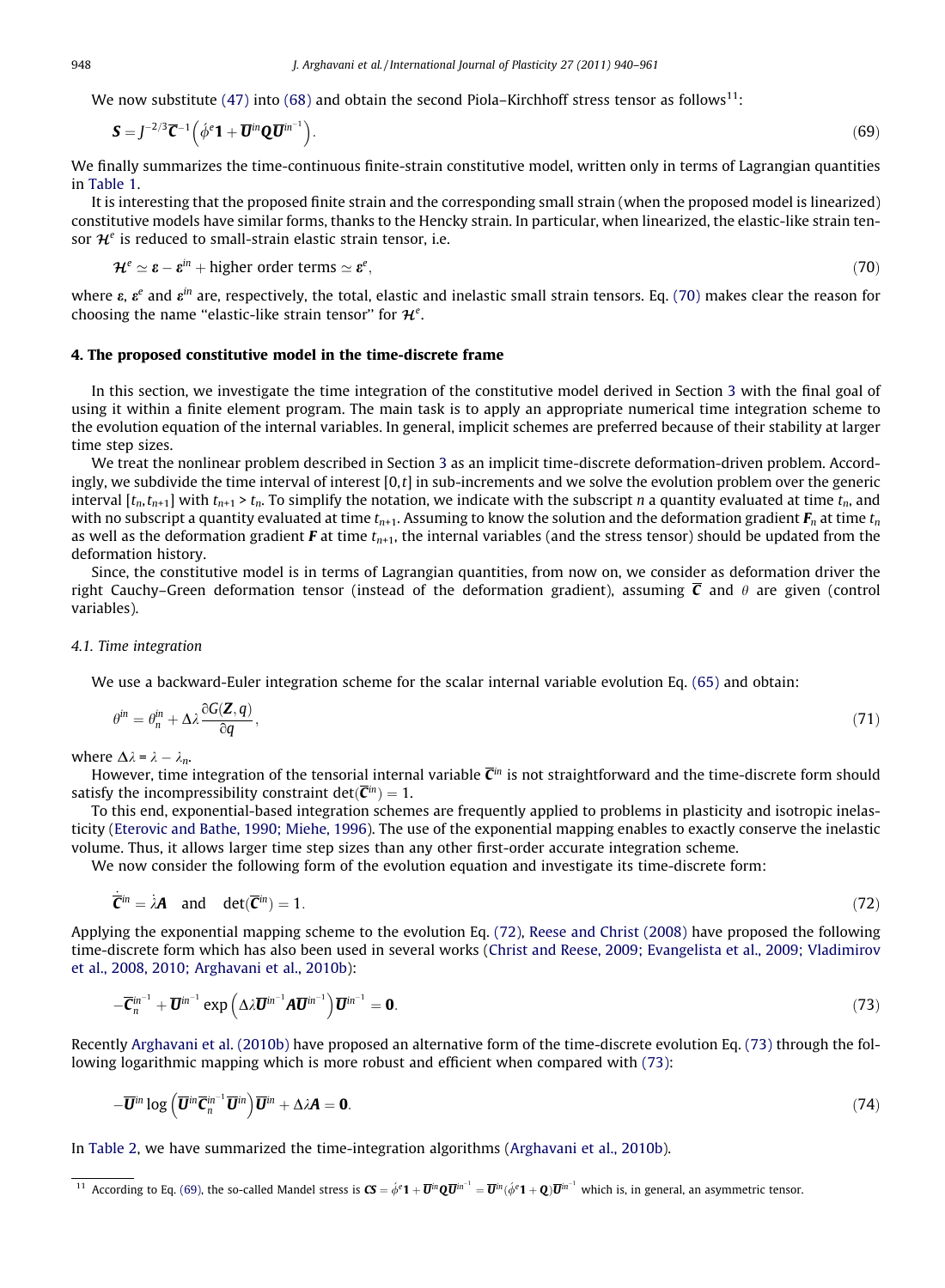#### <span id="page-9-0"></span>Table 1

Finite-strain kinematic hardening constitutive model in the time-continuous frame.

External variables:  $\overline{C}$   $\theta$   $T$ Internal variables:  $\overline{\mathbf{U}}^{in}$ ,  $\theta^{in}$ Stress quantities:  $\mathbf{Q} = \frac{\partial \phi^e (\mathcal{H}^e)}{\partial \mathcal{H}^e}$   $\mathbf{X} = \frac{\partial \phi^{\text{in}} (\overline{\mathbf{H}}^{\text{in}})}{\partial \overline{\mathbf{H}}^{\text{in}}}$   $\mathbf{Z} = \mathbf{Q} - \mathbf{X}$   $q = \hat{\phi}^e - \hat{\phi}^{\text{in}}$  with  $\overline{\mathbf{H}}^{in} = \log(\overline{\mathbf{U}}^{in}), \quad \mathcal{H}^{e} = \frac{1}{2} \log \left( \overline{\mathbf{U}}^{in^{-1}} \overline{\mathbf{C}} \overline{\mathbf{U}}^{in^{-1}} \right) \quad \text{and} \quad \hat{\phi}^{e} = \partial \phi^{e} / \partial \theta^{e}, \quad \hat{\phi}^{in} = \partial \phi^{in} / \partial \theta^{in} \quad \text{and} \quad \theta^{e} = \theta - \theta^{in}$ Limit function:  $F = f(Z,q) - R$ Potential function:  $G = G(\mathbf{Z}, q)$ Evolution equations:  $\dot{\overline{\bf C}}^{in} = 2\lambda \overline{\bf U}^{in} \frac{\partial G({\bf Z},q)}{\partial {\bf Z}} \overline{\bf U}^{in}$  and  $\dot{\theta}^{in} = \lambda \frac{\partial G({\bf Z},q)}{\partial q}$ Kuhn–Tucker conditions:  $F \leq 0$ ,  $\lambda \geq 0$ ,  $\lambda F = 0$ 

#### Table 2

Time integration algorithms: exponential and logarithmic mappings ([Arghavani et al., 2010b](#page-19-0)).

Time-continuous form:  $\dot{\overline{C}}^{in} = \dot{\lambda}A$ ,  $\det(\overline{C}^{in}) = 1$ Time-discrete form based on exponential mapping:  $\overline{\mathbf{C}}_{n}^{in^{-1}}+\overline{\mathbf{U}}^{in^{-1}}\exp(\Delta\lambda\overline{\mathbf{U}}^{in^{-1}}\mathbf{A}\overline{\mathbf{U}}^{in^{-1}})\overline{\mathbf{U}}^{in^{-1}}=\mathbf{0}$ Time-discrete form based on logarithmic mapping: - $\overline{\bm{U}}^{in} \log(\overline{\bm{U}}^{in} \overline{\bm{C}}^{in}^{\,-1} \overline{\bm{U}}^{in}) \overline{\bm{U}}^{in} + \Delta \lambda \bm{A} = \bm{0}$ 

Comparing [\(72\) and \(64\),](#page-8-0) we conclude:

$$
\mathbf{A} = 2\overline{\mathbf{U}}^{\text{in}} \frac{\partial G(\mathbf{Z}, q)}{\partial \mathbf{Z}} \overline{\mathbf{U}}^{\text{in}}.
$$
 (75)

We now substitute (75) into [\(73\)](#page-8-0) to obtain the time-discrete form of the evolution Eq. [\(64\)](#page-7-0) based on the exponential mapping:

$$
-\overline{\mathbf{C}}_n^{in^{-1}} + \overline{\mathbf{U}}^{in^{-1}} \exp\left(2\Delta\lambda \frac{\partial G(\mathbf{Z}, q)}{\partial \mathbf{Z}}\right) \overline{\mathbf{U}}^{in^{-1}} = \mathbf{0}.
$$
 (76)

Substituting (75) into [\(74\)](#page-8-0), we obtain:

$$
-\overline{\mathbf{U}}^{in}\log\left(\overline{\mathbf{U}}^{in}\overline{\mathbf{C}}_n^{in^{-1}}\overline{\mathbf{U}}^{in}\right)\overline{\mathbf{U}}^{in}+2\Delta\lambda\overline{\mathbf{U}}^{in}\frac{\partial G(\mathbf{Z},q)}{\partial \mathbf{Z}}\overline{\mathbf{U}}^{in}=\mathbf{0}.
$$
\n(77)

We now, left- and right-multiply (77) by  $\overline{\bm{U}}^{in^{-1}}$  and obtain the time-discrete form of the evolution equation, based on the logarithmic mapping as follows:

$$
-\log\left(\overline{\mathbf{U}}^{\text{in}}\overline{\mathbf{C}}_n^{\text{in}^{-1}}\overline{\mathbf{U}}^{\text{in}}\right) + 2\Delta\lambda \frac{\partial G(\mathbf{Z},q)}{\partial \mathbf{Z}} = \mathbf{0}.\tag{78}
$$

We finally remark that, since Z contains logarithmic terms, (78) includes only logarithmic terms, while in (76) an exponential term exists. The time-discrete evolution Eqs. [\(71\) and \(78\)](#page-8-0) together with the limit (yield) condition [\(61\)](#page-7-0) construct a system of nonlinear equations, i.e.

$$
\begin{cases}\n-\log\left(\overline{\mathbf{U}}^{in}\overline{\mathbf{C}}_{n}^{in^{-1}}\overline{\mathbf{U}}^{in}\right)+2\Delta\lambda\frac{\partial C(Z,q)}{\partial Z}=\mathbf{0},\\
-\theta^{in}+\theta_{n}^{in}+\Delta\lambda\frac{\partial C(Z,q)}{\partial q}=\mathbf{0},\\
F(Z,q)=0,\n\end{cases}
$$
\n(79)

Solution of system of Eq. (79) is, in general, approached through a straightforward Newton–Raphson method to find  $\vec{U}^{in}$ ,  $\theta^{in}$ and  $\Delta \lambda$ .

# 5. Application to shape memory alloy modeling

We now particularize the inelastic model and the corresponding solution algorithm presented in Sections 3 and 4 to a particular class of materials known as shape memory alloys.

Intelligent, smart or functional materials exhibit special properties that make them a suitable choice for industrial applications in many branches of engineering. Among different types of smart materials, shape memory alloys (SMAs) have unique features known as pseudo-elasticity, one-way and two-way shape memory effects ([Otsuka and Wayman, 1998; Duerig](#page-20-0) [et al., 1990](#page-20-0)). The origin of SMA material features is a reversible thermo-elastic martensitic phase transformation between a high symmetry, austenitic phase and a low symmetry, martensitic phase.

When the transformation is driven by a temperature decrease, martensite variants compensate each other, resulting in no macroscopic deformation. However, when the transformation is driven by the application of a load, specific martensite variants, favorable to the applied stress, are preferentially formed, exhibiting a macroscopic shape change in the direction of the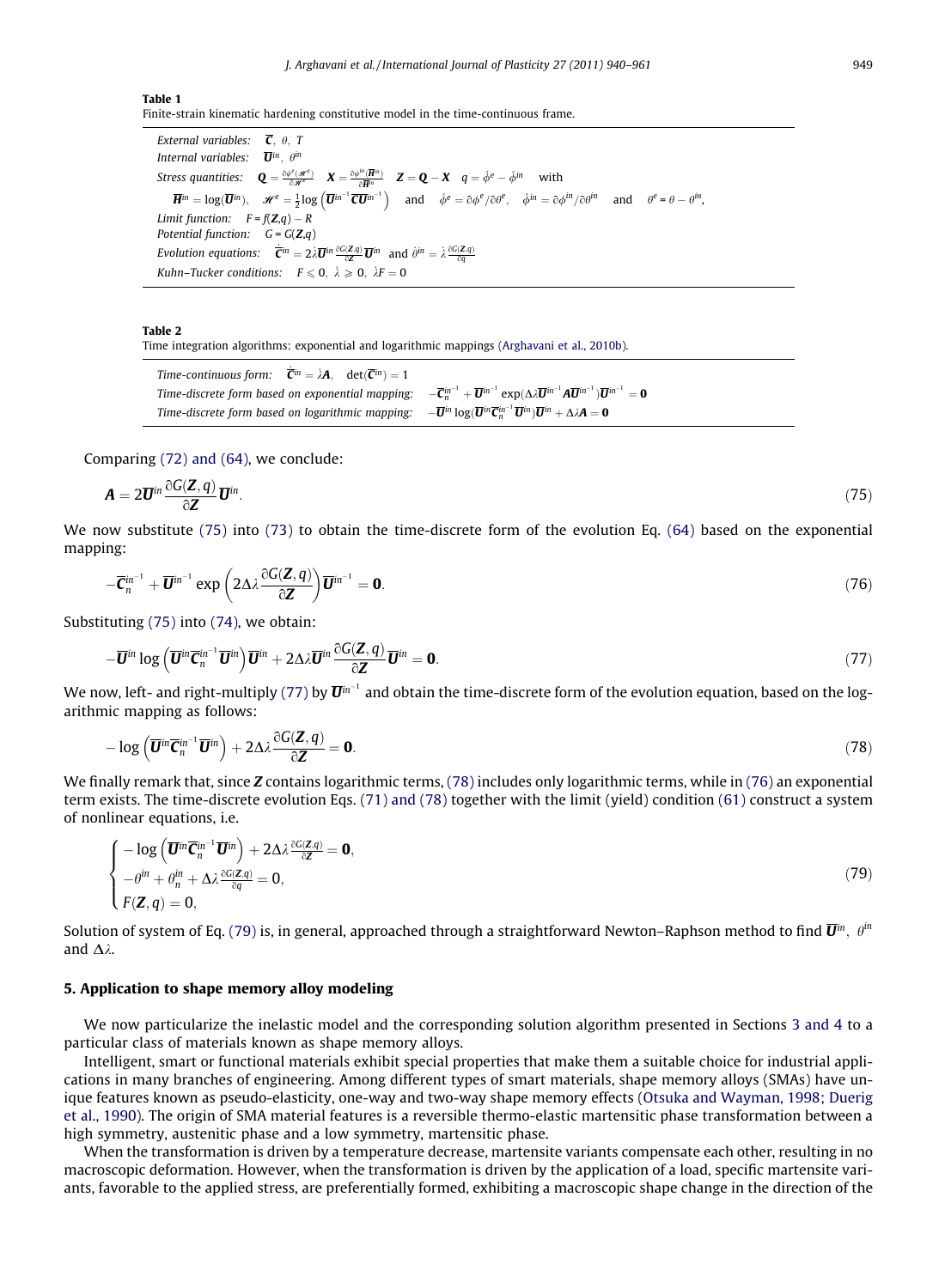applied stress. Upon unloading or heating, this shape change disappears through the reversible conversion of the martensite variants into the parent phase ([Otsuka and Wayman, 1998; Funakubo, 1987](#page-20-0)).

During the forward transformation, under zero load, austenite begins to transform to twinned martensite at the martensitic start temperature ( $M_s$ ) and completes transformation to martensite at the martensitic finish temperature ( $M_f$ ). Similarly, during heating, the reverse transformation initiates at the austenitic start temperature  $(A_s)$  and the transformation is completed at the austenitic finish temperature  $(A_f)$ . Applying a stress at a temperature above  $A_f$ , SMAs exhibit pseudo-elastic behavior with a full recovery of inelastic strain upon unloading, while at a temperature below  $M_s$ , the material presents the shape memory effect with permanent inelastic strains upon unloading which may be recovered by heating.

In most applications, SMAs experience complicated multi-axial loadings, typically undergoing very large rotations and moderate strains (i.e., in the range of 10–15% for polycrystals [Shaw, 2000\)](#page-20-0). For example, with reference to biomedical applications, stent structures are usually designed to significantly reduce their diameter during the insertion into a catheter; thereby, large rotations combined with moderate strains occur.

The so-called variant reorientation has been observed to be the main phenomenon in non-proportional loadings of SMAs [\(Lim and McDowell, 1999; Sittner et al., 1995; Helm, 2001, 2002; Bouvet et al., 2002; Grabe and Bruhns, 2009](#page-20-0)). Recently, [Grabe and Bruhns \(2009\)](#page-20-0) have conducted several multi-axial experiments on polycrystalline NiTi within a wide temperature range, showing the strong nonlinearity as well as the path dependencies of the response and highlighting the presence of reorientation processes for complex loading paths.

These experimental observations, as well as situations experienced by SMAs in real engineering applications, call for the development of a 3D SMA constitutive model, taking into account both finite strain and variant reorientation under general loading conditions (multi-axial non-proportional loadings).

Up to now several 3D SMA constitutive models have been proposed in the small deformation regime [\(Raniecki et al.,](#page-20-0) [1992, 1994; Leclercq and Lexcellent, 1996; Bekker and Brinson, 1997; Raniecki and Lexcellent, 1998; Souza et al., 1998; Qid](#page-20-0)[wai and Lagoudas, 2000; Helm and Haupt, 2003; Auricchio et al., 2003; Bouvet et al., 2004; Lagoudas and Entchev, 2004;](#page-20-0) [Auricchio et al., 2007; Popov and Lagoudas, 2007; Panico and Brinson, 2007; Thiebaud et al., 2007; Moumni et al., 2008;](#page-20-0) [Arghavani et al., 2010c](#page-20-0)).

Finite strain SMA constitutive models available in the literature have been mainly developed by extending small strain constitutive models. The approach in most of the cases is based on the multiplicative decomposition of the deformation gradient into an elastic and an inelastic or transformation part ([Auricchio and Taylor, 1997; Helm, 2001; Auricchio, 2001; Pethö,](#page-19-0) [2001; Ziolkowski, 2007; Helm, 2007; Reese and Christ, 2008; Christ and Reese, 2009; Evangelista et al., 2009; Thamburaja,](#page-19-0) [2010; Arghavani et al., 2010d,](#page-19-0)), although there are some models in the literature which have utilized an additive decomposition of the strain rate tensor into an elastic and an inelastic part [\(Müller and Bruhns, 2004, 2006](#page-20-0)). Moreover, some finite strain non-phenomenological models have been proposed in the literature (see e.g., [Patoor et al., 1996; Thamburaja and](#page-20-0) [Anand, 2001, 2005; Pan et al., 2007a,b; Stein and Sagar, 2008](#page-20-0) among others).

In the constitutive models based on the multiplicative decomposition of the deformation gradient, Green–Lagrange strain has been used as a strain measure and in most cases the obtained constitutive models are in a Lagrangian form. In the approaches based on the use of Green–Lagrange strain, one critical point is introducing a relation between martensite volume fraction, z, and the norm of the Green–Lagrange strain measure<sup>12</sup> (since  $0 \le z \le 1$  it can be considered as a constraint on the inelastic strain). While the martensite fraction is a physical quantity, the Green–Lagrange strain is not a physical measure of strain. Considering this point, the proposed finite strain model which is based on the true strain is preferred.

On the other hand, in the constitutive models in which logarithmic strain is used as a (physical) strain measure, the additive decomposition of the strain rate tensor is adopted and the final form of the constitutive equations are Eulerian and objective rates should be used. For example, [Müller and Bruhns \(2004, 2006\)](#page-20-0) have used a corotational rate associated to the logarithmic spin in their formulations.

In this work, we use the logarithmic strain as a physical measure of strain and based on the multiplicative decomposition of the deformation gradient we present a constitutive model in a Lagrangian form. Moreover, we develop a finite-strain SMA model by extending a small-strain constitutive model proposed by [Souza et al. \(1998\)](#page-21-0), its capability has been shown in several works [\(Auricchio and Petrini, 2002, 2004a,b; Arghavani et al., 2010c](#page-19-0)). The small-strain model is capable in predicting both super-elasticity and shape memory effect as well as variant reorientation under non-proportional loading; it also has a suitable form which makes it possible to develop a robust integration algorithm as well as a successful computational tool ([Arghavani et al., 2010b](#page-19-0)).

To this end, we use the proposed constitutive model in Section 3 (summarized in [Table 1](#page-9-0)) and assuming appropriate form for strain energy functions in Section 5.1, we propose a Hencky-based finite strain constitutive model for shape memory alloys. In Section 5.2, we present a non-singular, continuous definition for the model variables, avoiding extensively-used regularization schemes. Section 5.3 describes the solution algorithm followed by defining a Nucleation–Completion condition [\(Arghavani et al., 2010b](#page-19-0)) in Section 5.4 and consistent tangent construction in Section 5.5. Finally in Section 6, implementing the proposed SMA constitutive model as well as the solution algorithm into a user defined subroutine UMAT in the nonlinear finite element software ABAQUS/Standard, we solve several boundary value problems.

<sup>&</sup>lt;sup>12</sup> It has been defined in several works ([Arghavani et al., 2010d; Reese and Christ, 2008; Christ and Reese, 2009; Helm and Haupt, 2003; Evangelista et al.,](#page-19-0) [2009\)](#page-19-0) as  $z=\frac{\|E^m\|}{e_L}$ , where  $e_L$  is a material parameter related to the maximum transformation strain.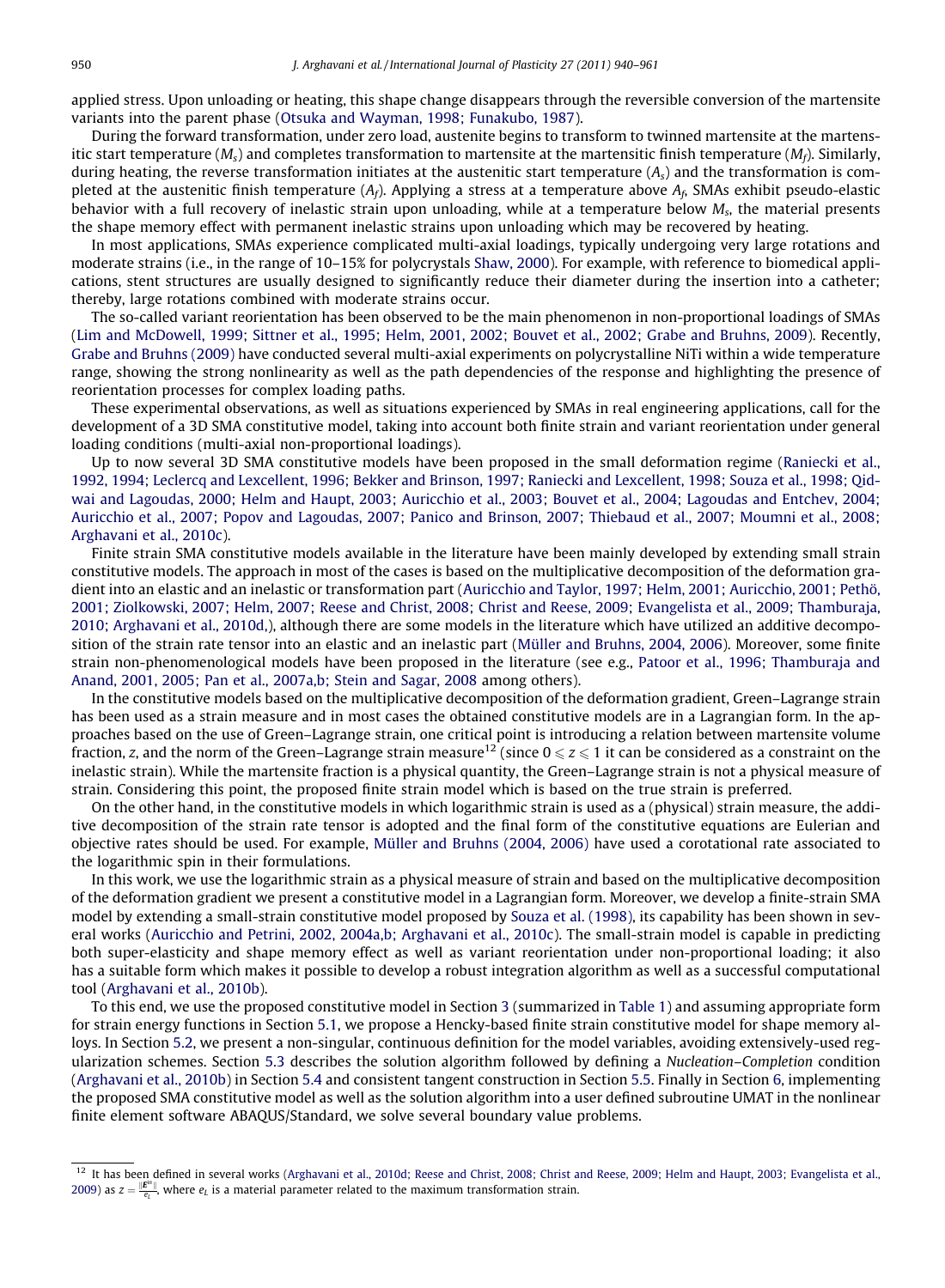# <span id="page-11-0"></span>5.1. Strain energy function forms

We now assume the following forms for the elastic strain energy functions<sup>13</sup>:

$$
\phi^{e}(\theta^{e}) = \frac{1}{2}K\theta^{e^{2}}, \quad \psi^{e}(\bar{\mathbf{h}}^{e}) = \mu \|\bar{\mathbf{h}}^{e}\|^{2},\tag{80}
$$

where  $K$  and  $\mu$  are the material parameters.

Since experimental evidence indicates that phase transformation-induced deformations in SMAs are nearly isochoric, we have to impose det  $(F^{in})$  = 1, which after taking the time derivative results in:

$$
\operatorname{tr}(\boldsymbol{d}^{\text{in}}) = 0. \tag{81}
$$

Therefore,  $j^{\infty}$  = 1 (or  $\theta^{in}$  = 0) is a known quantity. For this reason, without loss of generality, we can assume  $\phi^{in}(\theta^{in})$  = 0. In the following, for simplicity, we denote all inelastic quantities without a bar symbol.

In order to describe SMAs behavior, we use the following form for  $\psi^{in}$  and we denote it by  $\psi^t$  to clarify it as the transformation strain energy function [\(Souza et al., 1998; Arghavani et al., 2010b\)](#page-21-0):

$$
\psi^{in} = \psi^t(\boldsymbol{h}^t, T) = \tau_M \|\boldsymbol{h}^t\| + \frac{1}{2} h_k \|\boldsymbol{h}^t\|^2 + \mathcal{I}_{\varepsilon_L}(\|\boldsymbol{h}^t\|),
$$
\n(82)

where  $\tau_M$  =  $\beta$  (T  $-$  T<sub>0</sub>) and  $\beta$ , T<sub>0</sub> as well as the kinematic hardening parameter  $h_k$  are material parameters. Also, the Macaulay brackets calculate the positive part of the argument, i.e.  $\langle x \rangle = (\chi + |x|)/2$ and the norm operator is defined as  $||A|| = \sqrt{A : A}$ . Moreover, in Eq. (82) we use the indicator function  $\mathcal{I}_{\varepsilon}$  defined as

$$
\mathcal{I}_{\varepsilon_L}(\|\boldsymbol{h}^t\|) = \begin{cases} 0 & \text{if } \|\boldsymbol{h}^t\| \leqslant \varepsilon_L, \\ +\infty & \text{otherwise,} \end{cases}
$$
\n(83)

to satisfy the constraint on the transformation strain norm (i.e.,  $\| \bm{h}^t\| \leqslant \varepsilon_L$ ). The material parameter  $\varepsilon_L$  is the maximum transformation strain norm in a uni-axial test.

We assume an associated case  $(F = G)$  and consider a von-Mises type limit (yield) function as<sup>14</sup>

$$
F(\mathbf{Z}, q) = ||\mathbf{Z}|| - R. \tag{84}
$$

We now compute the strain energy functions derivative as follows:

$$
\dot{\phi}^e = \frac{\partial \phi^e}{\partial \theta^e} = K\theta^e, \quad \frac{\partial \psi^e}{\partial \bar{\mathbf{h}}^e} = 2\mu \bar{\mathbf{h}}^e,\tag{85}
$$

which yields:

$$
\alpha_1 = 0, \quad \alpha_2 = \mu, \quad \alpha_3 = 0,\tag{86}
$$

and accordingly:

$$
\mathbf{Q} = \mu \log \left( \mathbf{U}^{\text{in}^{-1}} \overline{\mathbf{C}} \mathbf{U}^{\text{in}^{-1}} \right) = 2\mu \mathcal{H}^e. \tag{87}
$$

In a similar approach, we obtain:

$$
\frac{\partial \psi^t}{\partial \mathbf{h}^t} = h_k \mathbf{h}^t + (\tau_M(T) + \gamma) \frac{\mathbf{h}^t}{\|\mathbf{h}^t\|}.
$$
\n(88)

The positive variable  $\gamma$  results from the indicator function subdifferential  $\mathfrak{d} \mathcal{I}_{\varepsilon_L}(\pmb{h}^t)$  and it is defined as

$$
\begin{cases} \gamma \geqslant 0 & \text{if } \|\mathbf{H}^t\| = \varepsilon_L, \\ \gamma = 0 & \text{if } \|\mathbf{H}^t\| < \varepsilon_L. \end{cases}
$$
 (89)

We then conclude:

$$
\beta_1 = 0, \quad \beta_2 = h_k + \frac{\tau_M(T) + \gamma}{\|\mathbf{H}^t\|}, \quad \beta_3 = 0.
$$
\n(90)

 $\psi^{in} = \psi^p(\mathbf{h}^p, T) = \frac{1}{2} h_k \|\mathbf{h}^p\|^2,$ 

<sup>&</sup>lt;sup>13</sup> This is a Hookean-type strain energy function in terms of Hencky strain. It is also known as Hencky model in the literature (see e.g., [Xiao and Chen \(2002\)](#page-21-0)). <sup>14</sup> For a kinematic hardening plasticity, we can assume a quadratic form for  $\psi^{in}$ , denoted by  $\psi^p$ :

Comparing the above equation and (82), we can conclude that a SMA constitutive model is reduced to a kinematic hardening plasticity model, when  $\tau_M(T)$  = 0 (or  $T < T_0$ ) and  $\varepsilon_L \to \infty$ . To this reason, The proposed SMA constitutive model is capable to describe associated von-Mises type kinematic hardening plasticity.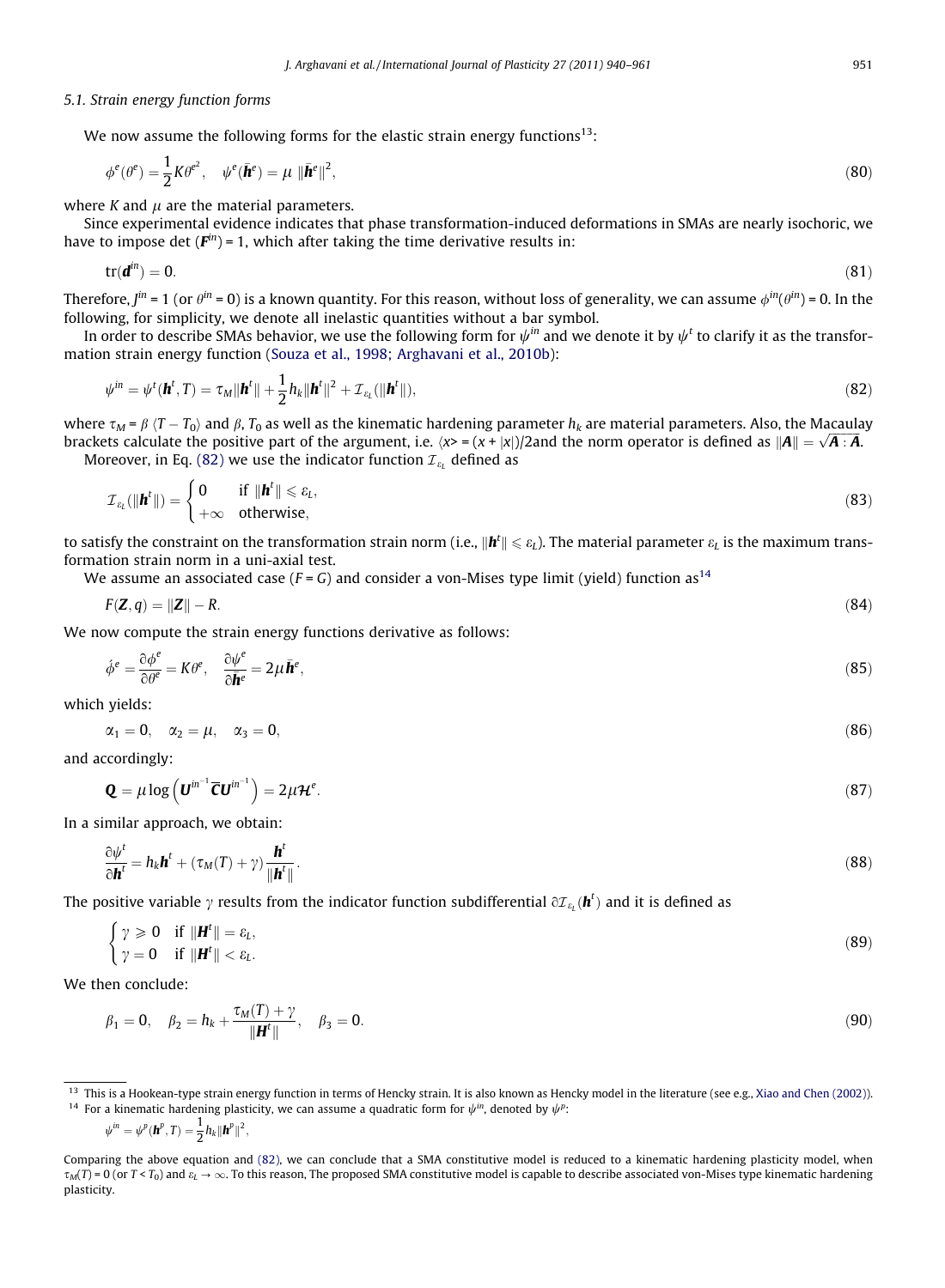<span id="page-12-0"></span>In Eqs. [\(89\) and \(90\)](#page-11-0), we have also used the property of  $\|\bm{h}^t\| = \|\bm{H}^t\|$ . Substituting [\(90\)](#page-11-0) into [\(54\)](#page-7-0), we obtain:

$$
\mathbf{X} = h_k \mathbf{H}^t + (\tau_M(T) + \gamma) \mathbf{N},\tag{91}
$$

where  $\boldsymbol{N} = \boldsymbol{H}^t / ||\boldsymbol{H}^t||$ .

#### 5.2. Presentation of a well-defined form

We note that the variable  $N$  is not defined for the case of vanishing transformation strain. This is an issue in most of the SMA constitutive models ([Evangelista et al., 2009; Helm and Haupt, 2003; Reese and Christ, 2008; Panico and Brinson, 2007](#page-20-0)) and a regularization scheme is extensively used in the literature to overcome this problem. This issue has recently been investigated by [Arghavani et al. \(2010c\) and Arghavani et al. \(2010b\)](#page-19-0) in the small-strain and the finite-strain regime, respectively. They revised N as a well-defined, non-singular and continuous variable. Moreover, in [Arghavani et al. \(2010b\)](#page-19-0) it is shown that using a regularization scheme increases solution time and consequently decreases computational efficiency. In fact, in a regularized scheme, most of the elastic behavior of the austenitic phase is considered as a phase transforming case for which a nonlinear system has to be solved. This can have a remarkable effect on the solution time for structures like stents in which considerable part of the structure remains elastic.

In the following, motivated by the work by [Arghavani et al. \(2010b\)](#page-19-0), we suggest to avoid a regularized form for  $\|H^t\|$  and to deal with the case of vanishing transformation strain through a careful analytical study of the limiting conditions. We start investigating a condition in which  $H^t$  starts to evolve from a zero value (indicated in the following as Nucleation), i.e.,  $H^t = 0$ with  $\|\mathbf{H}^t\| > 0$ . Substituting  $\mathbf{U}^t = \mathbf{1}$  into [\(59\)](#page-7-0)<sup>15</sup> we conclude that  $\mathbf{Z} = \mathbf{Q}_e$ . We now consider the evolution equation which yields:

$$
\dot{\mathbf{C}}^t = 2\dot{\lambda} \frac{\mathbf{Q}_e}{\|\mathbf{Q}_e\|},\tag{92}
$$

where  $\pmb Q_e=\mu\log(\overline{\pmb C})=2\mu\overline{\pmb H}$  is obtained from [\(87\)](#page-11-0) substituting  $\pmb 1$  in place of  $\pmb U^t$ . According to (92), the transformation strain,  $\bm{H}^t = \frac{1}{2} \log(\bm{C}^t) \simeq \frac{1}{2} (\bm{C}^t - \bm{1}),$  nucleates in the  $\bm{Q}_e$  direction.

We now investigate the case when transformation strain vanishes from a nonzero value (indicated in the following as Completion), i.e.,  $H^t = 0$  ( $U^t = 1$ ) with  $||H^t|| < 0$ . Since  $||H^t|| = 0$ , we conclude that adopting any arbitrary direction N leads to  $H^t$  = 0. As stated in [Arghavani et al. \(2010c\)](#page-19-0) (for a small-strain case), we select this direction as the  $Q_e$  direction which also guarantees continuity. Therefore, we revise the variable  $N$  in the following form:

$$
\mathbf{N} = \begin{cases} \frac{\mathbf{Q}_e}{\|\mathbf{Q}_e\|} & \text{if } \|\mathbf{H}^t\| = 0, \\ \frac{\mathbf{H}^t}{\|\mathbf{H}^t\|} & \text{if } \|\mathbf{H}^t\| \neq 0. \end{cases}
$$
(93)

We note that according to the above discussion, the tensor  $N$  and consequently the tensor  $X$  are well-defined, non-singular and continuous.

We finally summarize the proposed finite strain constitutive model for shape memory alloys in [Table 3](#page-13-0). We recall that, for simplicity, all inelastic quantities are denoted without a bar symbol.

#### 5.3. Solution algorithm

As usual in computational inelasticity problems, to solve the time-discrete constitutive model we use an elastic predictorinelastic corrector procedure. The algorithm consists of evaluating an elastic trial state, in which the internal variable remains constant, and of verifying the admissibility of the trial function. If the trial state is admissible, the step is elastic; otherwise, the step is inelastic and the transformation internal variable has to be updated through integration of the evolution equation.

We now substitute [\(84\)](#page-11-0) into [\(78\)](#page-9-0) and obtain the time-discrete tensorial evolution equation as

$$
-\log\left(\overline{\mathbf{U}^t}\overline{\mathbf{C}}_n^{t-1}\overline{\mathbf{U}}^t\right) + 2\Delta\lambda \frac{\mathbf{Z}}{\|\mathbf{Z}\|} = \mathbf{0}.\tag{94}
$$

In order to solve the inelastic step, we use another predictor–corrector scheme, that is, we assume  $\gamma = 0$  (i.e., we predict an unsaturated transformation strain case with  $\| \bm{H}^t \| \leqslant \varepsilon_L$ ) and we solve the following system of nonlinear equations (we refer to this system as PT1 system):

$$
\begin{cases}\n\mathbf{R}^{t} = -\log\left(\mathbf{U}^{t}\mathbf{C}_{n}^{t-1}\mathbf{U}^{t}\right) + 2\Delta\lambda\mathbf{W} = \mathbf{0}, \\
R^{t} = \|\mathbf{Z}\| - R = 0,\n\end{cases}
$$
\n(95)

where  $W$  = Z/||Z||. If the solution is not admissible (i.e.,  $\|H^t\|_{PT1}$  >  $\varepsilon_L$ ), we assume  $\gamma$  > 0 (i.e., we consider a saturated transformation case with  $\| \bm{H}^t \|$  =  $\varepsilon_L$ ) and we solve the following system of nonlinear equations (we refer to this system as PT2 system):

<sup>&</sup>lt;sup>15</sup> To avoid confusing, we remark that we have used superscript "t" in place of "in" in this section.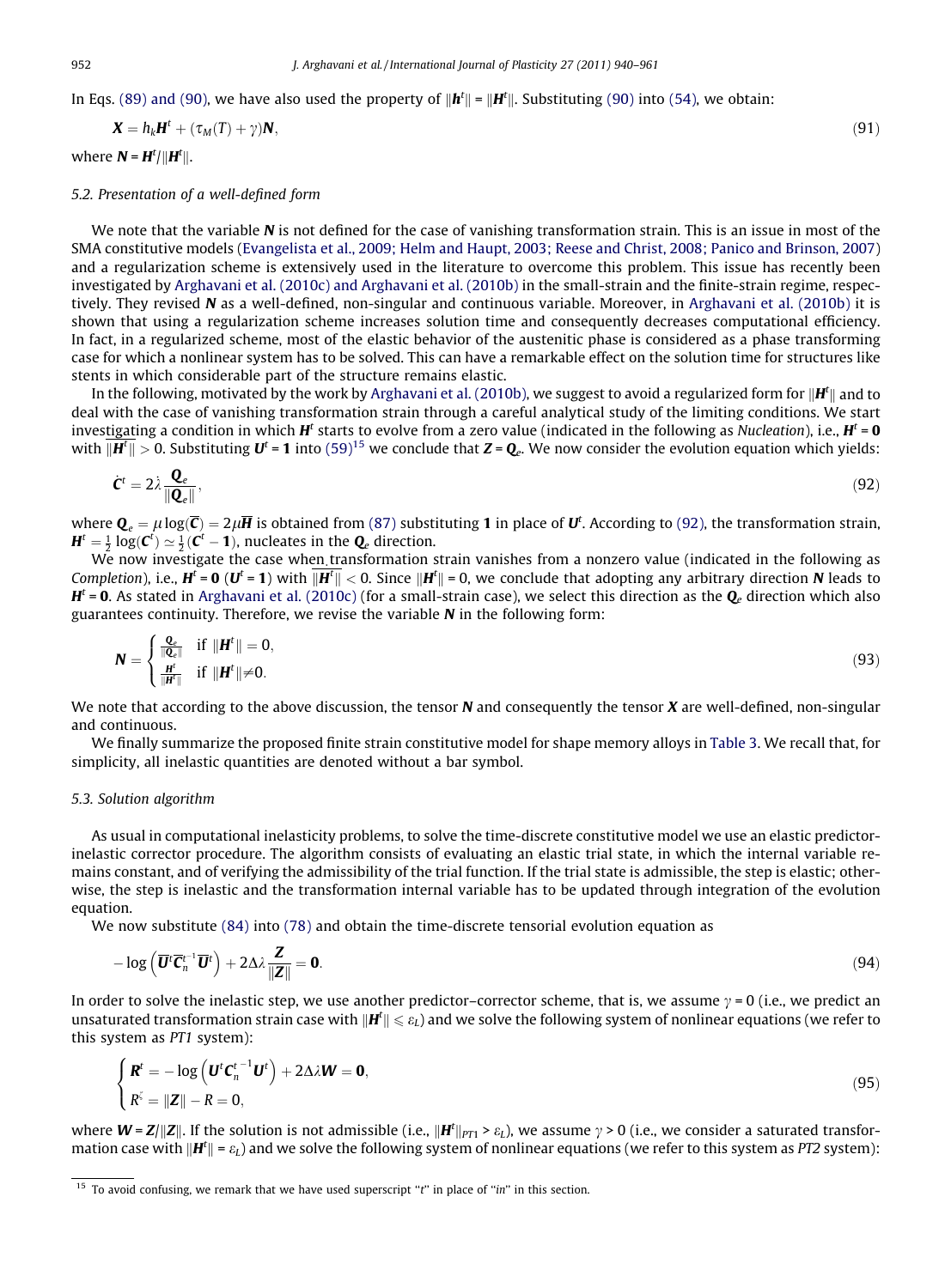#### Table 3

<span id="page-13-0"></span>

|  |  |  | Finite-strain SMA constitutive model in the time-continuous frame. |  |
|--|--|--|--------------------------------------------------------------------|--|
|--|--|--|--------------------------------------------------------------------|--|

External variables:  $\overline{C}$ , J, T Internal variable: U<sup>t</sup> Stress quantities:  $\mathbf{Q} = \mu \log(\mathbf{U}^{t^{-1}} \overline{\mathbf{C}} \mathbf{U}^{t^{-1}}) = 2\mu \mathcal{H}^e$  $\pmb{X} = h_k \pmb{H}^t + (\tau_M(T) + \gamma) \pmb{N}$  $Z = Q - X$  $\boldsymbol{S} = J^{-2/3} \overline{\boldsymbol{C}}^{-1} (K \log(J) \boldsymbol{1} + \boldsymbol{U}^t \boldsymbol{Q} \boldsymbol{U}^{t^{-1}})$ with  $\mathbf{H}^t = \log(\mathbf{U}^{in}), \quad \mathcal{H}^e = \frac{1}{2}\log(\mathbf{U}^{t^{-1}}\overline{\mathbf{C}}\mathbf{U}^{t^{-1}})$  $N =$  $\frac{\mathbf{Q}_e}{\|\mathbf{Q}_e\|}$  if  $\|\mathbf{H}^t\| = 0$ <br> $\frac{\mathbf{H}^t}{\|\mathbf{H}^t\|}$  if  $\|\mathbf{H}^t\| \neq 0$  $\overline{1}$ >:  $\mathbf{Q}^e = 2\mu \overline{\mathbf{H}}$ Evolution equation:  $\dot{\mathbf{C}}^t = 2\lambda \mathbf{U}^t \frac{\mathbf{Z}}{\|\mathbf{Z}\|} \mathbf{U}^t$ Limit function:  $F = ||\mathbf{Z}|| - R$ Kuhn–Tucker conditions:  $F \leq 0$ ,  $\lambda \geq 0$ ,  $\lambda F = 0$ 

$$
\begin{cases}\n\mathbf{R}^{t} = -\log \left( \mathbf{U}^{t} \mathbf{C}_{n}^{t-1} \mathbf{U}^{t} \right) + 2\Delta\lambda \mathbf{W} = \mathbf{0}, \\
R^{t} = \|\mathbf{Z}\| - R = 0, \\
R^{\gamma} = \|\mathbf{H}^{t}\| - \varepsilon_{L} = 0.\n\end{cases}
$$
\n(96)

Solution of Eqs. [\(95\) and \(96\)](#page-12-0) is in general approached through a straightforward Newton–Raphson method and it is not characterized by special difficulties except for the cases in which the transformation strain vanishes. Accordingly, in the following, we specifically focus on the nucleation  $(H_n^t=0)$  and completion ( $H^t=0$ ) cases and construct the solution algorithm. We refer to [Arghavani et al. \(2010b\)](#page-19-0) for more details on the numerical implementation.

#### 5.4. Considerations on nucleation-completion condition

We first investigate the trial value of the limit function in the nucleation case as

$$
f^{TR} = \left|\left\|\mathbf{Q}_e\right\| - \tau_M(T)\right| - R = \left\|\mathbf{Q}_e\right\| - \tau_M(T) - R > 0,\tag{97}
$$

where a subscript TR indicates a trial value. We may thus introduce the following nucleation condition:

$$
\|\mathbf{Q}_e\| > \tau_M(T) + R \quad \text{and} \quad \|\mathbf{H}_n^t\| = 0. \tag{98}
$$

In the solution procedure, when  $\| \bm{H}_n^t \| = 0$  we check the nucleation condition and if not satisfied, we assume an elastic behavior.

We remark that, to avoid singularity in system [\(95\)](#page-12-0) for the nucleation case, it is necessary to use a nonzero initial (guess) transformation strain. Since, we know the initial transformation strain direction from [\(93\)](#page-12-0), the only unknown for constructing an initial guess is its norm; if we denote with  $\bar{q}$  its value, we can use the following initial guess for the nucleation case:

$$
\boldsymbol{H}_0^t = \log(\boldsymbol{U}_0^t) \simeq \boldsymbol{U}_0^t - \boldsymbol{1} = \bar{q}\boldsymbol{N} \Rightarrow \boldsymbol{U}_0^t = \boldsymbol{1} + \bar{q}\boldsymbol{N},\tag{99}
$$

where a subscript 0 denotes the initial guess. A value of  $10^{-4}$  could be an appropriate choice for  $\bar{q}$ .

We now focus on the completion case, i.e.,  $H_n^t\neq$   $0$  but  $H^t$  =  $0$ . To this end, we consider Eqs. [\(76\) or \(77\)](#page-9-0) and substitute  $U^t$  =  $1$ (as it happens for the completion case) to obtain:

$$
\Delta \zeta \mathbf{A} = \log \left( \mathbf{C}_n^{t-1} \right) = -2\mathbf{H}_n^t, \quad \mathbf{A} = 2\frac{\mathbf{Z}}{\|\mathbf{Z}\|}, \quad \mathbf{Z} = \mathbf{Q}_e - \tau_M \mathbf{N}.
$$
\n(100)

To this end, using  $(100)_{1,2}$  which define the **Z** direction and considering the limit function [\(84\),](#page-11-0) we conclude:

$$
Z = -R \frac{H_n^t}{\|H_n^t\|} = -RN^{TR},\tag{101}
$$

substituting  $(101)$  in  $(100)_3$ , we obtain:

$$
\mathbf{Q}_e + R\mathbf{N}^{\mathrm{TR}} = \tau_M \mathbf{N}.\tag{102}
$$

Finally taking the norm of both sides of Eq. (102), we define the following completion condition:

$$
\|\mathbf{Q}_e + R\mathbf{N}^T\| \leq \tau_M, \quad \|\mathbf{H}_h^t\| \neq 0. \tag{103}
$$

Therefore, in the solution procedure we also should check the completion condition and, if it is satisfied, we simply update the internal variable by setting  $U^t = 1$ .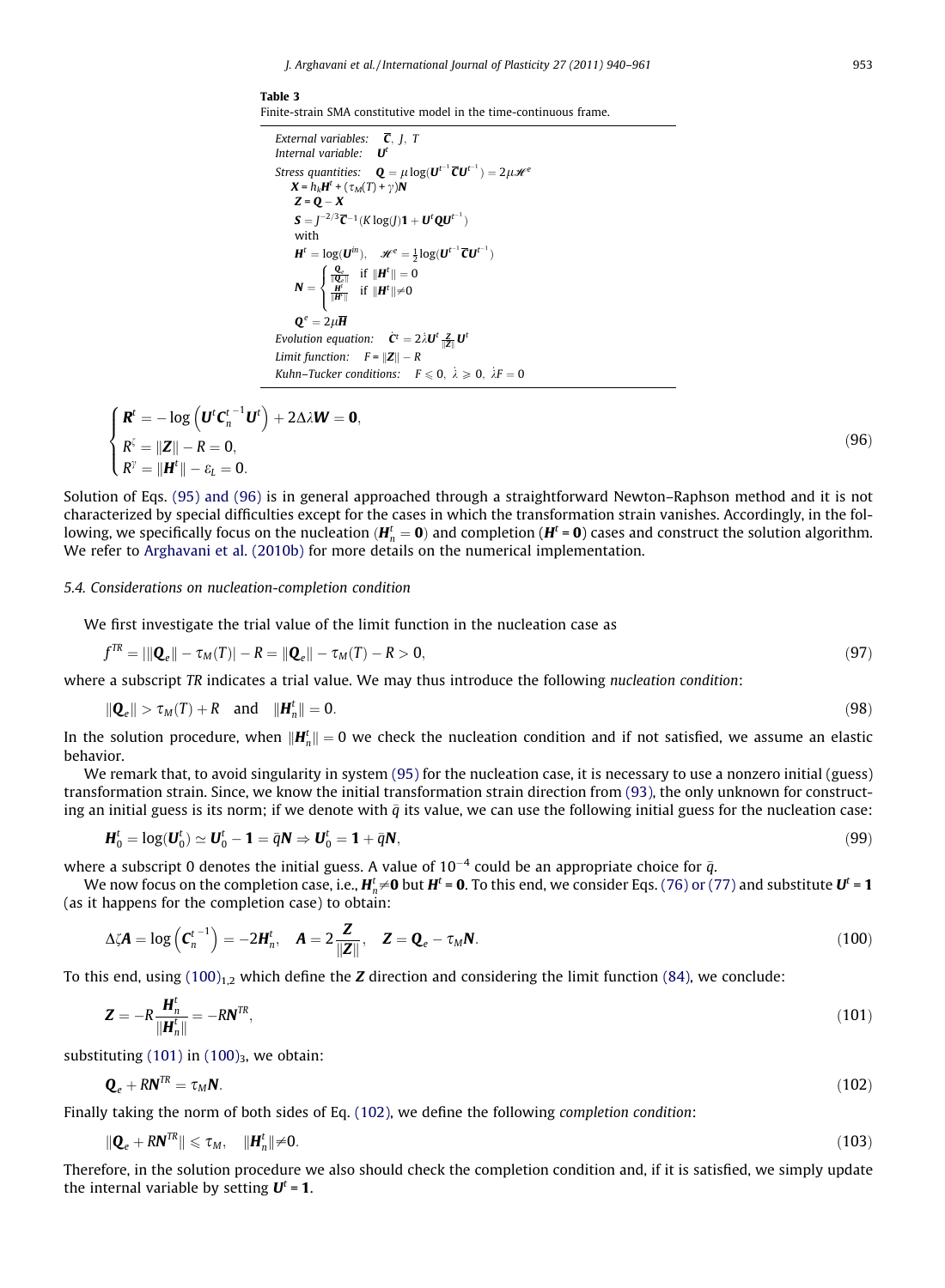<span id="page-14-0"></span>Table 4 finally presents the branch detection and the solution algorithm. For more details and discussions on the algorithm robustness, we refer to [Arghavani et al. \(2010b\)](#page-19-0).

# 5.5. Consistent tangent matrix

In the following, we linearize the nonlinear equations as it is required for the iterative Newton–Raphson method. For brevity, we report the construction of the tangent matrix only for the case of the saturated phase transformation, corresponding to [\(96\)](#page-13-0). Linearizing [\(96\),](#page-13-0) we obtain:

$$
\begin{cases}\n\mathbf{R}^{t} + \mathbf{R}_{\mathbf{U}^{t}}^{t} : d\mathbf{U}^{t} + \mathbf{R}_{\mathbf{A}\lambda}^{t} d\Delta\lambda + \mathbf{R}_{\gamma}^{t} d\gamma = \mathbf{0}, \\
R^{\lambda} + R_{\mathbf{U}^{t}}^{i} : d\mathbf{U}^{t} + R_{\mathbf{A}\lambda}^{\lambda} d\Delta\lambda + R_{\gamma}^{\lambda} d\gamma = 0, \\
R^{\gamma} + R_{\mathbf{U}^{t}}^{\gamma} : d\mathbf{U}^{t} + R_{\mathbf{A}\lambda}^{\gamma} d\Delta\lambda + R_{\gamma}^{\gamma} d\gamma = 0,\n\end{cases}
$$
\n(104)

where subscripts following a comma indicate differentiation with respect to that quantity. The derivatives appearing in the above equation are detailed in [Arghavani \(2010\).](#page-19-0)

Utilizing the linearized form (104), after converting it to a matrix form, a system of eight nonlinear scalar equations is solved to obtain  $d\bm{U}^t$ ,  $d\Delta\lambda$  and  $d\gamma$ .

We now address the construction of the tangent tensor consistent with the time-discrete constitutive model. The use of a consistent tensor preserves the quadratic convergence of the Newton–Raphson method for the incremental solution of the global time-discrete problem, as in the framework of a finite element scheme.

The consistent tangent is computed by linearizing the second Piola-Kirchhof tensor, i.e.

$$
d\mathbf{S} = \mathbb{D} : d\mathbf{E} = \frac{1}{2} \mathbb{D} : d\mathbf{C}.
$$
 (105)

Recalling that S is a function of *J*,  $\overline{C}$  and  $U^t$ , we can write:

$$
d\mathbf{S} = \frac{\partial \mathbf{S}}{\partial J} df + \frac{\partial \mathbf{S}}{\partial \overline{\mathbf{C}}} : d\overline{\mathbf{C}} + \frac{\partial \mathbf{S}}{\partial \mathbf{U}^t} : d\mathbf{U}^t. \tag{106}
$$

The following relations express dJ and  $d\overline{C}$  in terms of  $dC$  ([Holzapfel, 2000\)](#page-20-0):

$$
dJ = \frac{J^{1/3}}{2}\overline{\mathbf{C}}^{-1} : d\mathbf{C} \quad \text{and} \quad d\overline{\mathbf{C}} = J^{-2/3} \mathbb{P} : d\mathbf{C}, \tag{107}
$$

where,

$$
\mathbb{P} = \mathbb{I} - \frac{1}{3}\overline{\mathbf{C}} \otimes \overline{\mathbf{C}}^{-1},\tag{108}
$$

and I denotes the fourth-order identity tensor.

Table 4

Branch detection procedure and solution algorithm.

```
1. Compute \mathbf{C} = \mathbf{F}^T \mathbf{F} then J = \sqrt{\det \mathbf{C}} and \overline{\mathbf{C}} = J^{-2/3} \mathbf{C}2. Compute \mathbf{Q}_e3. if (\|\mathbf{Q}_e\| \leq \tau_M + R and \|\mathbf{H}_n^t\| = 0) then
       set U^t = 1else
       (93) and set \boldsymbol{U}^{t^{\mathit{TR}}}=\boldsymbol{U}_n^t to compute f^{\mathit{TR}} and trial solution
       if (f^{TR} < 0) then
          set trial solution as the problem solution, i.e., U^t = U^{t^{\text{TR}}}(103)) then
                     set U^t = 1else
                      set \mathbf{U}_0^t = \mathbf{U}_n^t and \Delta \lambda_0 = 0.
                      if \|\mathbf{H}_n^t\| = 0 then set \mathbf{U}_0^t(99)
                      solve PT1
                      if (\|\boldsymbol{H}^t\|_{PT1} \leq \varepsilon_L) then
                          set PT1 solution as the solution: i.e., U^t = U^t_{PT1}else
                          set \mathbf{U}_0^t = \mathbf{U}_{PT1}^t, \Delta \lambda_0 = \Delta \lambda_{PT1} and \gamma_0 = 0, then solve PT2
                          set \boldsymbol{U}^t = \boldsymbol{U}^t{}_{PT2}end if
               end if
      end if
   end if
```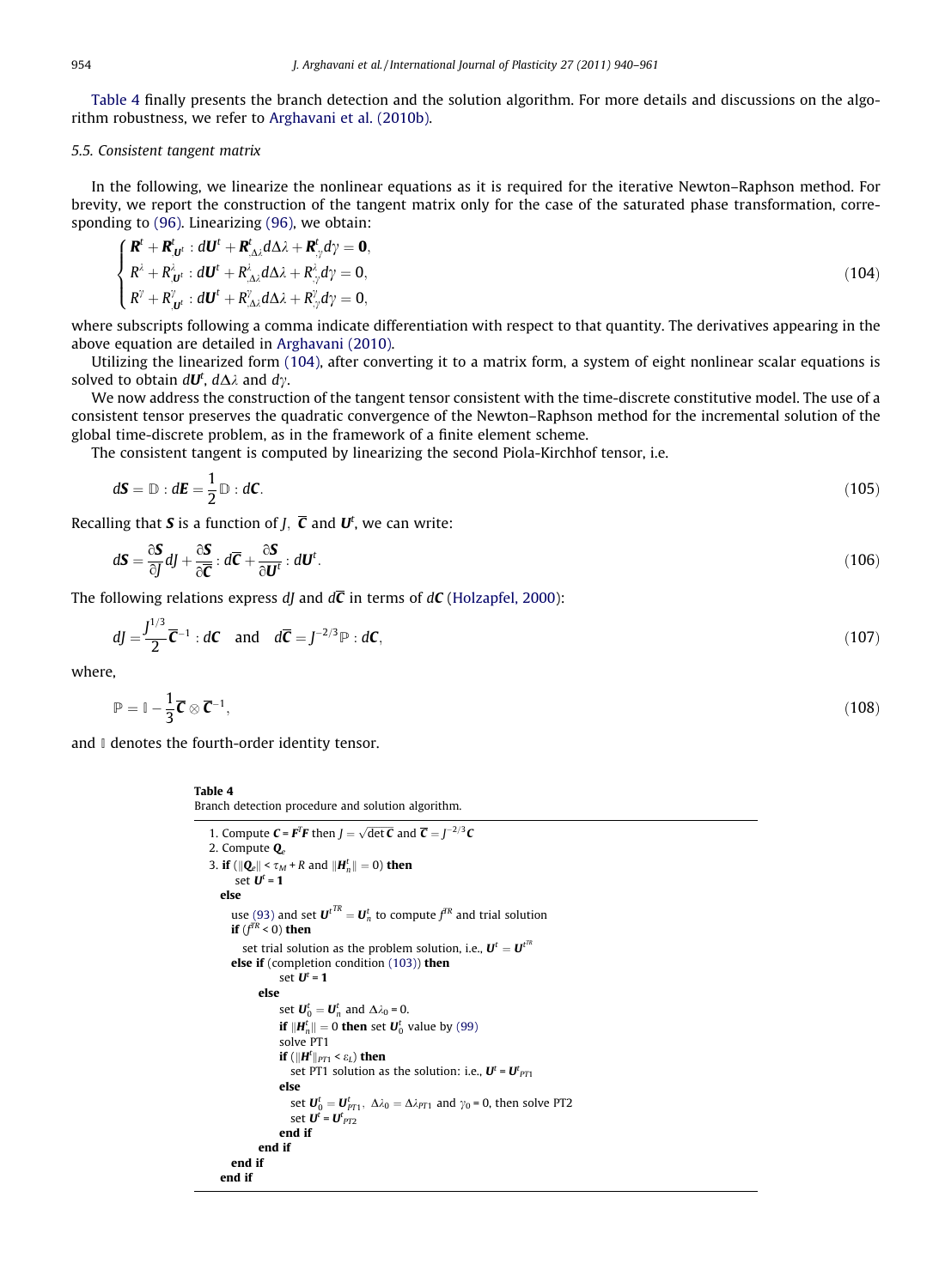We now consider Eq. [\(96\)](#page-13-0) as a function of  $\overline{c}$ ,  $\bm{U}^t$ ,  $\Delta\lambda$  and  $\gamma$ , and then the corresponding linearization gives:

$$
\begin{cases}\n\mathbf{R}_{\overline{c}}^t : d\overline{\mathbf{C}} + \mathbf{R}_{\overline{c}}^t : d\mathbf{U}^t + \mathbf{R}_{\overline{c}}^t \Delta \lambda + \mathbf{R}_{\overline{c}}^t d\gamma = \mathbf{0}, \\
R_{\overline{c}}^2 : d\overline{\mathbf{C}} + R_{\overline{c}}^{\lambda} u : d\mathbf{U}^t + R_{\overline{c}}^{\lambda} \Delta \lambda + R_{\overline{c}}^{\lambda} d\gamma = 0, \\
R_{\overline{c}}^v : d\overline{\mathbf{C}} + R_{\overline{c}}^v : d\mathbf{U}^t + R_{\overline{c}}^v \Delta \lambda + R_{\overline{c}}^v d\gamma = 0.\n\end{cases} \tag{109}
$$

Recasting (109) into a matrix form, we obtain:

$$
\begin{bmatrix} d\boldsymbol{U}^{t} \\ d\lambda \\ d\gamma \end{bmatrix} = -\begin{bmatrix} \boldsymbol{R}_{\mathcal{U}^{t}}^{t} & \boldsymbol{R}_{\mathcal{A}^{\lambda}}^{t} & \boldsymbol{R}_{\mathcal{V}}^{t} \\ R_{\mathcal{U}^{t}}^{2} & R_{\mathcal{A}^{\lambda}}^{2} & R_{\mathcal{V}}^{2} \\ R_{\mathcal{U}^{t}}^{2} & R_{\mathcal{A}^{\lambda}}^{2} & R_{\mathcal{V}}^{2} \end{bmatrix}^{-1} \begin{bmatrix} \boldsymbol{R}_{\mathcal{I}}^{t} \\ R_{\mathcal{I}}^{2} \\ R_{\mathcal{I}}^{2} \\ R_{\mathcal{I}}^{2} \end{bmatrix} [d\overline{\mathbf{C}}],
$$
\n(110)

where we have used  $\lceil \cdot \rceil$  to denote the matrix form of the tensorial argument. Now, using (110), we can compute the matrix  $[B]$  (the matrix form of the fourth-order tensor  $B$ ) such that:

$$
[d\boldsymbol{U}^t] = [\mathbb{B}][d\overline{\mathbf{C}}] \quad \text{or} \quad d\boldsymbol{U}^t = \mathbb{B} : d\overline{\mathbf{C}}.
$$
\n
$$
(111)
$$

We then substitute (107) and (111)<sub>2</sub> into [\(105\)](#page-14-0) to obtain the consistent tangent as

$$
\mathbb{D} = J^{1/3} \mathbf{J} \otimes \overline{\mathbf{C}}^{-1} + 2J^{-2/3} (\mathbb{S} + \mathbb{T} : \mathbb{B}) : \mathbb{P}, \tag{112}
$$

where the second-order tensor  $\partial S/\partial I$  as well as the fourth-order tensors  $\partial S/\partial \overline{C}$  and  $\partial S/\partial U$  are denoted by *J*; S and T, respectively.

#### 6. Numerical examples

In this section, we solve some boundary value problems to show the proposed model capabilities as well as the proposed integration algorithm and the solution procedure. A uni-axial test on a cube, crimping of a pseudo-elastic medical stent and a helical spring actuator are simulated to show the model capability of capturing both pseudo-elasticity and shape memory effect.

For all simulations, we use the commercial nonlinear finite element software ABAQUS/Standard, implementing the described algorithm within a user-defined subroutine UMAT.

The following material properties, typical of NiTi, $16$  are adopted in all the simulations of this paper:

$$
E = 51700 \text{ MPa}, \quad v = 0.3, \quad h_k = 1000 \text{ MPa}, \quad \varepsilon_L = 10\%,
$$
\n
$$
\beta = 5.6 \text{ MPa } ^{\circ}C^{-1}, \quad T_0 = -25 \text{ } ^{\circ}C, \quad R = 140 \text{ MPa}, \quad A_f = 0 \text{ } ^{\circ}C, \quad M_f = -25 \text{ } ^{\circ}C.
$$

where  $E$  and  $v$  are the elastic modulus and the Poisson ratio, respectively.

# 6.1. Uni-axial test

We simulate a single element unit cube under an applied force on one face while the opposite face is fixed. The applied force is increased from zero to a maximum value of 1500 N and subsequently decreased to zero and increased in the opposite direction to a value of 1500 N and finally decreased back to zero. [Fig. 1\(](#page-16-0)a) and (b) show the SMA behavior at 37 and  $-25~^{\circ}\textrm{C}$ , respectively. We observe the pseudo-elastic behavior in [Fig. 1\(](#page-16-0)a) where the temperature is above the austenite finish temperature while in [Fig. 1\(](#page-16-0)b) the material does not recover the original shape after unloading; however it can be recovered by heating above the austenite finish temperature (shape memory effect).

# 6.2. Pseudo-elastic stent

In this example, the crimping of a pseudo-elastic medical stent is simulated at a temperature of  $37^{\circ}$ C. To this end a med-ical stent with 0.216 mm thickness and an initial outer diameter of 6.3 mm [\(Fig. 2\(](#page-16-0)a)) is crimped to an outer diameter of 1.5 mm. Utilizing the ABAQUS/Standard contact module, the contact between the catheter (with initial diameter of 6.5 mm) and the stent is considered in the simulation. A radial displacement of 2.5 mm is applied to the catheter and is then released to reach the initial diameter. In this process, the stent recovers its original shape after unloading. [Fig. 2](#page-16-0)(b) shows the stent deformed shape when fully crimped. Moreover, [Fig. 3](#page-16-0) reports the von-Mises stress at the critical point A (shown in [Fig. 2](#page-16-0)(b)) versus the reduction percentage in catheter diameter.

<sup>16</sup> See, e.g., [www.shape-memory-alloys.com](http://www.shape-memory-alloys.com)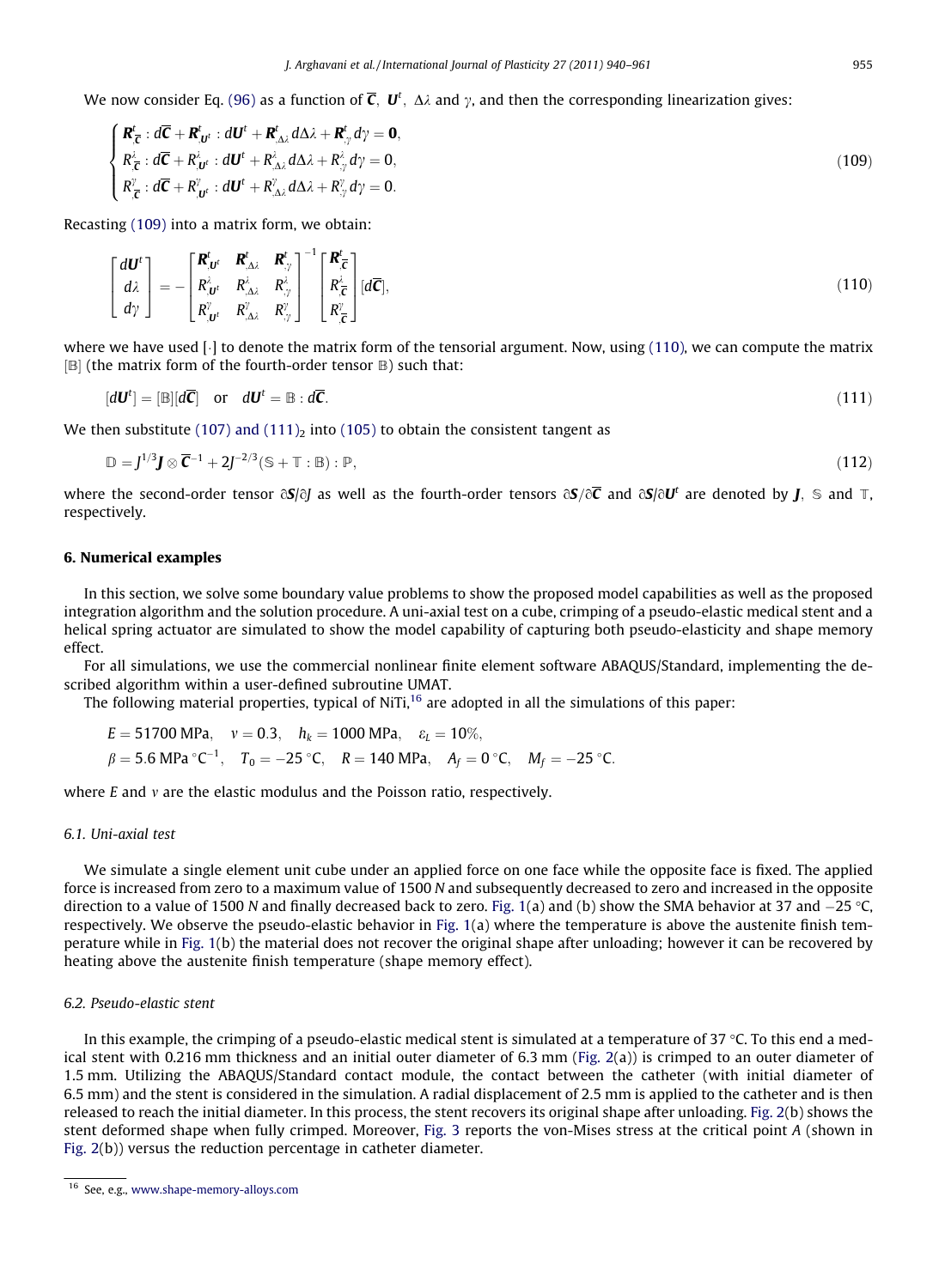<span id="page-16-0"></span>

**Fig. 1.** Illustration of the material behavior under uni-axial force-controlled test: (a) pseudo-elasticity at T = 37 °C, (b) shape memory effect at T =  $-25$  °C.



Fig. 2. Pseudo-elastic stent crimping: (a) initial geometry, (b) crimped shape.



Fig. 3. von-Mises stress versus percentage of catheter diameter reduction (at point A shown in Fig. 2(b)).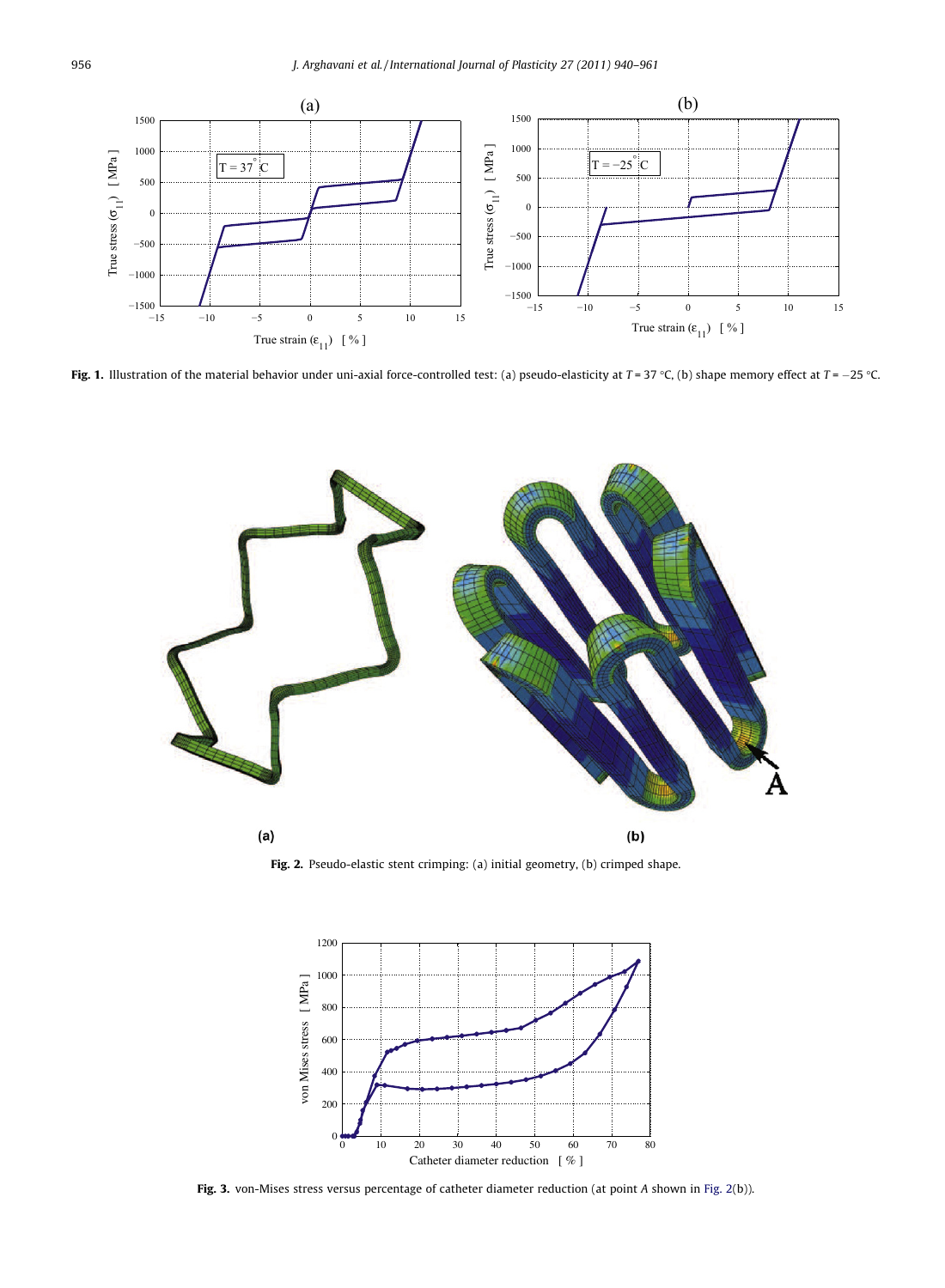

**Fig. 4.** Spring actuator: (A) initial geometry and mesh, (B) deformed shape due to the weight application at T =  $-25$  °C, (C) spring shape recovery and weight lifting due to heating to T = 75 °C, (D) spring stretching due to cooling to T =  $-25$  °C.

#### 6.3. Spring actuator

In order to investigate the shape memory effect, a vertical helical spring (with a wire diameter of 4 mm, a spring external diameter of 24 mm, a pitch size of 12 mm and with two coils and an initial length of 28 mm) is simulated using 9453 quadratic tetrahedron (C3D10) elements and 15764 nodes (Fig. 4A). The spring is loaded by a weight  $W = 244$  N in martensite state at T =  $-25$  °C (Fig. 4B), If the stress applied by the weight is less than the alloy recovery stress, heating the material above  $A_f$  induces the inverse phase transformation and the spring lifts the weight (Fig. 4C). Moreover, cooling below  $M_f$ the transformation from austenite to martensite takes place and the weight stretches again the spring (Fig. 4D); accordingly, a repeatable two-way motion takes place.

We remark that in the analysis, we assume that during each time step the temperature is uniform in the material body,

i.e., we neglect the thermo-mechanical coupling.

Fig. 5a shows the loading history during the simulation. In Fig. 5(b), we plot the vertical displacement versus temperature. It is observed that applying a temperature cycle between  $-25$  and 75 °C, the spring actuator traverse a length of 37 mm.



Fig. 5. (a) Loading history during simulation, (b) vertical displacement of the lower loaded end of spring versus temperature variation.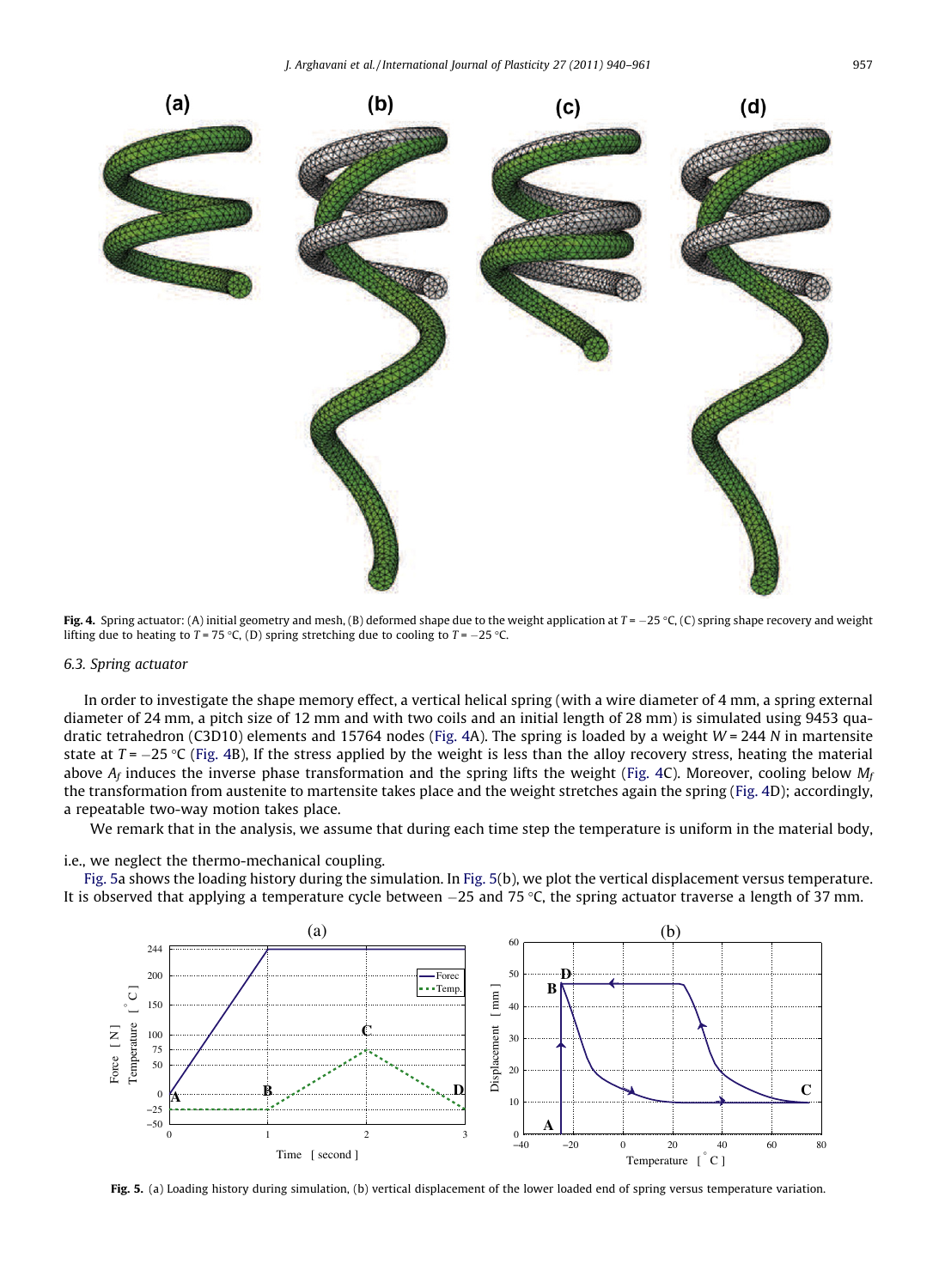#### <span id="page-18-0"></span>7. Summary

In this work, we propose a finite strain Hencky-based kinematic-hardening constitutive model. The derivation is based on the multiplicative decomposition of the deformation gradient into elastic and inelastic parts. Moreover, in the derivations, we use the isotropic property and the fact that the corotational rate of the Eulerian logarithmic strain associated with the so-called logarithmic spin is the strain rate tensor. The developed constitutive model has a Lagrangian form. Moreover, defining an elastic-like strain tensor, the developed finite strain constitutive model takes a structure similar to that of small strain model has, thanks to Hencky strain. Introducing a logarithmic mapping, we also present the time-discrete constitutive model. We then apply the developed model to shape memory alloys (SMAs) and present a well-defined, non-singular constitutive model. We finally discuss solution algorithm and consistent matrix derivation and simulate several SMA boundary value problems, demonstrating the modeling as well as numerical implementation capabilities.

#### Acknowledgements

J. Arghavani has been partially supported by Iranian Ministry of Science, Research and Technology, and partially by Dipartimento di Meccanica Strutturale, Università degli Studi di Pavia.

F. Auricchio has been partially supported by the Cariplo Foundation through the project number: 2009.2822; by the Ministero dell'Istruzione, dell'Università e della Ricerca through the project number: 2008MRKXLX; and by the European Research Council through the Starting Independent Research Grant ''BioSMA: Mathematics for Shape Memory Technologies in Biomechanics''.

#### Appendix A

In this appendix, we present details of the relations we used in the previous sections. The logarithm of a tensor  $B$  can be expanded as follows:

$$
\log \mathcal{B} = (\mathcal{B} - 1) - \frac{1}{2} (\mathcal{B} - 1)^2 + \frac{1}{3} (\mathcal{B} - 1)^3 - \frac{1}{4} (\mathcal{B} - 1)^4 + \cdots,
$$
\n(113)

which is absolutely convergent if  $\|\mathcal{B}-\mathbf{1}\|\leqslant 1$ , but  $\mathcal{B}\!\!\neq\!\! \mathbf{0}.^{17}$ 

We substitute  $\bar{\mathbf{b}}^e$  for  $\mathbf{\mathcal{B}}$  in (113) to obtain:

$$
\log \bar{b}^e = 2\bar{h}^e = (\bar{b}^e - 1) - \frac{1}{2}(\bar{b}^e - 1)^2 + \frac{1}{3}(\bar{b}^e - 1)^3 - \frac{1}{4}(\bar{b}^e - 1)^4 + \cdots
$$
 (114)

We now show that  $\bm{\bar{F}^{e}}^r$   $\bm{sF^{e^-}}$  is a symmetric tensor. To this end we substitute [\(40\)](#page-6-0) into [\(30\)](#page-4-0)<sub>2</sub> to obtain:

$$
\mathbf{s} = \frac{\partial \psi^*}{\partial \bar{\mathbf{h}}^e} = \alpha_1 \mathbf{1} + 2\alpha_2 \bar{\mathbf{h}}^e + 4\alpha_3 \bar{\mathbf{h}}^{e^2}.
$$
 (115)

We then observe that:

 $\sim$   $\mu$ 

$$
\overline{\mathbf{F}}^{e^T}(\overline{\mathbf{b}}^e - \mathbf{1})^n \overline{\mathbf{F}}^{e^{-T}} = (\overline{\mathbf{C}}^e - \mathbf{1})^n, \tag{116}
$$

where *n* is a positive integer number. Substituting  $(116)$  into  $(114)$ , we conclude:

$$
\overline{\mathbf{F}}^{e^T} \overline{\mathbf{h}}^{e} \overline{\mathbf{F}}^{e^{-T}} = \overline{\mathbf{H}}^e \quad \text{and} \quad \overline{\mathbf{F}}^{e^T} \overline{\mathbf{h}}^{e^2} \overline{\mathbf{F}}^{e^{-T}} = \overline{\mathbf{H}}^{e^2}.
$$
\n
$$
(117)
$$

We now combine (117) and (115) to obtain:

$$
\overline{\mathbf{F}}^{e^T} \mathbf{s} \overline{\mathbf{F}}^{e^{-T}} = \alpha_1 \mathbf{1} + 2\alpha_2 \overline{\mathbf{H}}^e + 4\alpha_3 \overline{\mathbf{H}}^{e^2}.
$$
\n(118)

According to (118), we conclude that  $\overline{F}^{e^T} s\overline{F}^{e^{-T}}$  is a symmetric tensor.

We now show that  $\bar{\bm{h}}^e = \frac{1}{2} \bm{\overline{F}}^{-T} \log(\bm{\overline{CC}^{\text{in}^{-1}}}) \bm{\overline{F}^T}.$  To this end, we observe that:

$$
\bar{\boldsymbol{b}}^e = \overline{\boldsymbol{F}} \overline{\mathbf{C}}^{in^{-1}} \overline{\boldsymbol{F}}^T = \overline{\boldsymbol{F}}^{-T} \overline{\mathbf{C}} \overline{\mathbf{C}}^{in^{-1}} \overline{\boldsymbol{F}}^T. \tag{119}
$$

According to (119), we conclude:

 $\left(\bar{\bm{b}}^e - \bm{1}\right)^n = \overline{\bm{F}}^{-T} \left(\overline{\bm{C}\bm{C}}^{in^{-1}} - \bm{1}\right)^n$  $\overline{\mathbf{F}}^T$ . (120)

We now substitute (120) into (114) and obtain:

$$
\bar{\boldsymbol{h}}^{e} = \frac{1}{2} \overline{\boldsymbol{F}}^{-T} \log(\overline{\boldsymbol{C}\boldsymbol{C}}^{in^{-1}}) \overline{\boldsymbol{F}}^{T}.
$$
\n(121)

<sup>&</sup>lt;sup>17</sup> Similar expansion can be considered if  $||\mathcal{B} - 1|| > 1$ , for example if  $||\mathcal{B} - 21|| \le 1$ , we use:  $\log \mathcal{B} = \log(2)1 + (\mathcal{B} - 21)^{-\frac{1}{2}}(\mathcal{B} - 21)^2 + \frac{1}{3}(\mathcal{B} - 21)^3$  $\frac{1}{4}$  $(\mathcal{B} - 21)^4 + \cdots$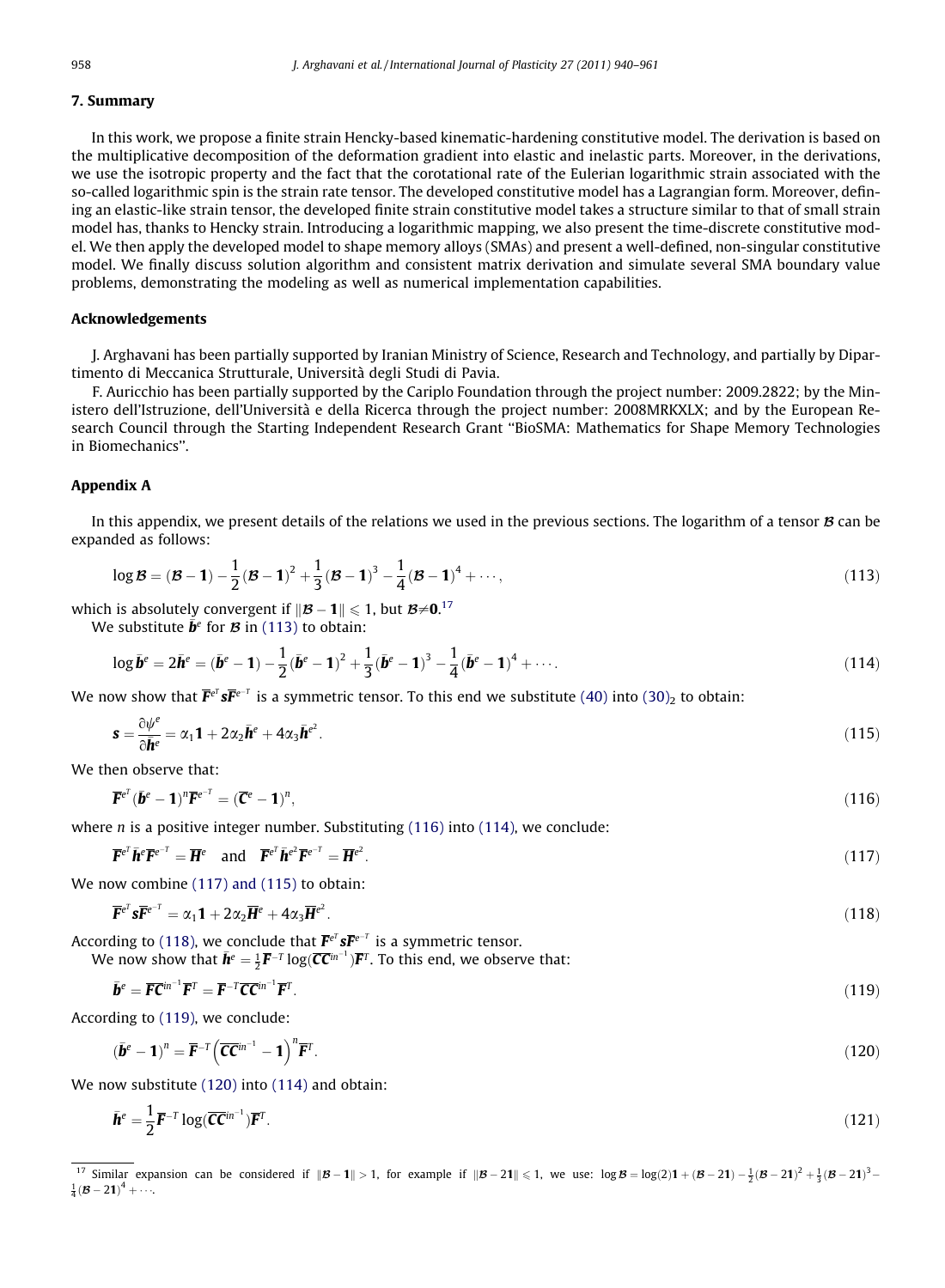<span id="page-19-0"></span>Substituting [\(121\)](#page-18-0) into [\(117\)](#page-18-0) we also obtain:

$$
\overline{\mathbf{F}}^{in^{T}}\overline{\mathbf{H}}^{e}\overline{\mathbf{F}}^{in} = \frac{1}{2}\log\left(\overline{\mathbf{CC}}^{in^{-1}}\right)\overline{\mathbf{C}}^{in}.\tag{122}
$$

We now mention the following properties:

$$
\overline{CC}^{in^{-1}} - 1 = \overline{U}^{in} \left( \overline{U}^{in^{-1}} \overline{CU}^{in^{-1}} - 1 \right) \overline{U}^{in^{-1}},
$$
\n
$$
\left( \overline{CC}^{in^{-1}} - 1 \right)^n = \overline{U}^{in} \left( \overline{U}^{in^{-1}} \overline{CU}^{in^{-1}} - 1 \right)^n \overline{U}^{in^{-1}},
$$
\n(123)

Finally, substitution of (123) into logarithmic expansion [\(113\)](#page-18-0) yields:

$$
\log(\overline{CC}^{in^{-1}}) = \overline{\mathbf{U}}^{in} \log\left(\overline{\mathbf{U}}^{in^{-1}} \overline{\mathbf{C}} \overline{\mathbf{U}}^{in^{-1}}\right) \overline{\mathbf{U}}^{in^{-1}}.
$$
\n(124)

We assumed  $G(\alpha,q)$  to be an isotropic function of its argument, therefore, considering representation theorem, we may write:

$$
\frac{\partial G(\boldsymbol{\alpha},q)}{\partial \boldsymbol{\alpha}} = c_1 \mathbf{1} + c_2 \boldsymbol{\alpha} + c_3 \boldsymbol{\alpha}^2, \tag{125}
$$

where the coefficients  $c_1$ ,  $c_2$  and  $c_3$  are functions of the invariants of  $\alpha$  and q. We now multiply (125) from left and right by  $\overline{\bm{F}}^{in^T}$  and  $\overline{\bm{F}}^{in}$ , respectively:

$$
\overline{\mathbf{F}}^{in^T} \frac{\partial G(\mathbf{\alpha}, q)}{\partial \mathbf{\alpha}} \overline{\mathbf{F}}^{in} = c_1 \overline{\mathbf{F}}^{in^T} \overline{\mathbf{F}}^{in} + c_2 \overline{\mathbf{F}}^{in^T} \mathbf{\alpha} \overline{\mathbf{F}}^{in} + c_3 \overline{\mathbf{F}}^{in^T} \mathbf{\alpha}^2 \overline{\mathbf{F}}^{in}.
$$
\n(126)

We now use [\(60\)](#page-7-0) in (126) to obtain:

$$
\overline{\mathbf{F}}^{in^T} \frac{\partial G(\boldsymbol{\alpha}, q)}{\partial \boldsymbol{\alpha}} \overline{\mathbf{F}}^{in} = c_1 \overline{\mathbf{U}}^{in^2} + c_2 \overline{\mathbf{U}}^{in} \mathbf{Z} \overline{\mathbf{U}}^{in} + c_3 \overline{\mathbf{U}}^{in} \mathbf{Z}^2 \overline{\mathbf{U}}^{in} = \overline{\mathbf{U}}^{in} \left( c_1 \mathbf{1} + c_2 \mathbf{Z} + c_3 \mathbf{Z}^2 \right) \overline{\mathbf{U}}^{in}.
$$
\n(127)

In Eq. [\(60\)](#page-7-0) we showed that the invariants of  $\alpha$  are equal to those of Z. Thus, we conclude that the terms inside the parenthesis in (127) represent  $\frac{\partial G(\mathbf{Z},q)}{\partial \mathbf{Z}}$ . Therefore, we can write:

$$
\overline{\mathbf{F}}^{\text{in}^T} \frac{\partial G(\mathbf{x}, q)}{\partial \mathbf{x}} \overline{\mathbf{F}}^{\text{in}} = \overline{\mathbf{U}}^{\text{in}} \frac{\partial G(\mathbf{Z}, q)}{\partial \mathbf{Z}} \overline{\mathbf{U}}^{\text{in}}.
$$
\n(128)

#### References

Anand, L., 1979. On h. henckys approximate strain-energy function for moderate deformations. ASME Journal of Applied Mechanics 46, 78–82.

Anand, L., 1986. Moderate deformations in extension–torsion of incompressible isotropic elastic materials. Mechanics and Physics of Solids 34, 293–304. Arghavani, J., 2010. Thermo-mechanical behavior of shape memory alloys under multiaxial loadings: constitutive modeling and numerical inplementation at small and finite strains. PhD Thesis. Sharif University of Technology, Iran.

Arghavani, J., Auricchio, F., Naghdabadi, R., Reali, A., 2010a. An improved, fully symmetric, finite strain phenomenological constitutive model for shape memory alloys. Finite Elements in Analysis and Design. doi:[10.1016/j.finel.2010.09.001.](http://dx.doi.org/10.1016/j.finel.2010.09.001)

Arghavani, J., Auricchio, F., Naghdabadi, R., Reali, A., 2010b. On the robustness and efficiency of integration algorithms for a 3D finite strain phenomenological SMA constitutive model. International Journal for Numerical Methods in Engineering. doi[:10.1002/nme.2964.](http://dx.doi.org/10.1002/nme.2964)

Arghavani, J., Auricchio, F., Naghdabadi, R., Reali, A., Sohrabpour, S., 2010c. A 3D phenomenological constitutive model for shape memory alloys under multiaxial loadings. International Journal of Plasticity 26, 976–991.

- Arghavani, J., Auricchio, F., Naghdabadi, R., Reali, A., Sohrabpour, S., 2010d. A 3D finite strain phenomenological constitutive model for shape memory alloys considering martensite reorientation. Continuum Mechanics and Thermodynamics 22, 345–362.
- Auricchio, F., 2001. A robust integration-algorithm for a finite-strain shape-memory-alloy superelastic model. International Journal of Plasticity 17, 971– 990.

Auricchio, F., Marfia, S., Sacco, E., 2003. Modelling of SMA materials: training and two way memory effects. Computers and Structures 81, 2301–2317. Auricchio, F., Petrini, L., 2002. Improvements and algorithmical considerations on a recent three-dimensional model describing stress-induced solid phase

transformations. International Journal for Numerical Methods in Engineering 55, 1255–1284.

Auricchio, F., Petrini, L., 2004a. A three-dimensional model describing stress-temperature induced solid phase transformations: thermomechanical coupling and hybrid composite applications. International Journal for Numerical Methods in Engineering 61, 716–737.

Auricchio, F., Petrini, L., 2004b. A three-dimensional model describing stress-temperature induced solid phase transformations: solution algorithm and boundary value problems. International Journal for Numerical Methods in Engineering 61, 807–836.

Auricchio, F., Reali, A., Stefanelli, U., 2007. A three-dimensional model describing stress-induced solid phase transformation with permanent inelasticity. International Journal of Plasticity 23, 207–226.

Auricchio, F., Taylor, R.L., 1997. Shape-memory alloys: modelling and numerical simulations of the finite-strain superelastic behavior. Computer Methods in Applied Mechanics and Engineering 143, 175–194.

Bekker, A., Brinson, L.C., 1997. Temperature-induced phase transformation in a shape memory alloy: phase diagram based kinetics approach. Journal of the Mechanics and Physics of Solids 45, 949–988.

Bouvet, C., Calloch, S., Lexcellent, C., 2002. Mechanical behavior of a Cu–Al–Be shape memory alloy under multiaxial proportional and nonproportional loadings. Journal of Engineering Materials and Technology 124, 112–124.

Bouvet, C., Calloch, S., Lexcellent, C., 2004. A phenomenological model for pseudoelasticity of shape memory alloys under multiaxial proportional and nonproportional loadings. European Journal of Mechanics A – Solids 23, 37–61.

Bruhns, O.T., Xiao, H., Meyers, A., 1999. Self-consistent eulerian rate type elasto-plasticity models based upon the logarithmic stress rate. International Journal of Plasticity 15, 479–520.

Christ, D., Reese, S., 2009. A finite element model for shape memory alloys considering thermomechanical couplings at large strains. International Journal of Solids and Structures 46, 3694–3709.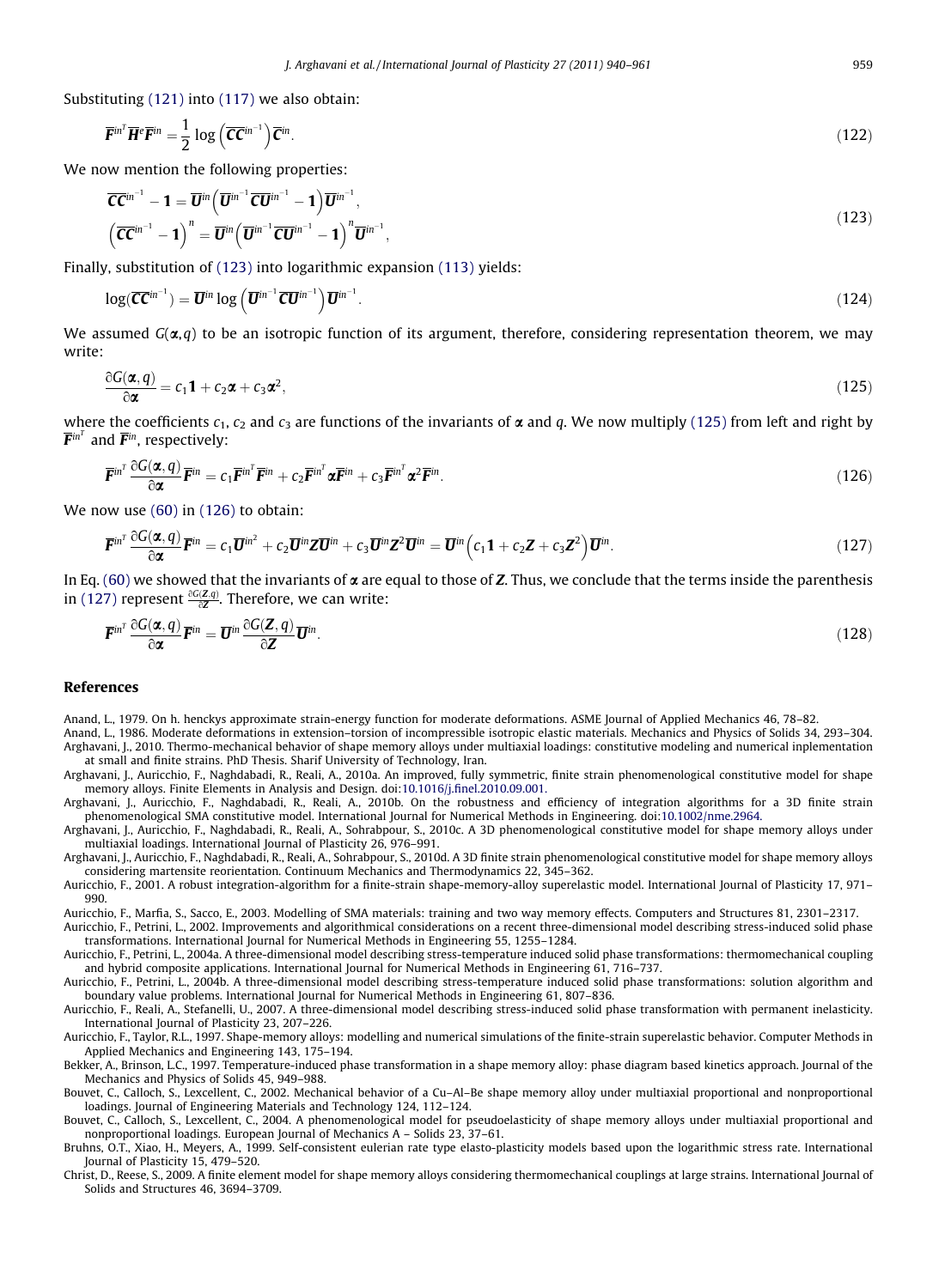- <span id="page-20-0"></span>Criscione, J.C., Humphrey, J.D., Douglas, A.S., Hunter, W.C., 2000. An invariant basis for natural strain which yields orthogonal stress response terms in isotropic hyperelasticity. Journal of the Mechanics and Physics of Solids 48, 2445–2465.
- Darijani, H., Naghdabadi, R., 2010. Constitutive modeling of solids at finite deformation using a second-order stress-strain relation. International Journal of Engineering Science 48, 223–236.
- Duerig, T.W., Melton, K.N., Stoekel, D., Wayman, C.M., 1990. Engineering Aspects of Shape Memory Alloys. Butterworth-Heinemann, London.
- Eterovic, A.L., Bathe, K.J., 1990. A hyperelastic-based large strain elasto-plastic constitutive formulation with combined isotropic-kinematic hardening using the logarithmic stress and strain measures. International Journal for Numerical Methods in Engineering 30, 1099–1114.
- Evangelista, V., Marfia, S., Sacco, E., 2009. A 3D SMA constitutive model in the framework of finite strain. International Journal for Numerical Methods in Engineering.
- Funakubo, H., 1987. Shape Memory Alloys. Gordon and Breach Science Publishers, New York.
- Ghavam, K., Naghdabadi, R., 2007. Spin tensors associated with corotational rates and corotational integrals in continua. International Journal of Solids and Structures 44, 5222–5235.
- Grabe, C., Bruhns, O., 2009. Path dependence and multiaxial behavior of a polycrystalline niti alloy within the pseudoelastic and pseudoplastic temperature regimes. International Journal of Plasticity 25, 513–545.
- Gurtin, M.E., Anand, L., 2005. The decomposition  $f =$  fefp, material symmetry, and plastic irrotationality for solids that are isotropic-viscoplastic or amorphous. International Journal of Plasticity 21, 1686–1719.
- Haupt, P., 2002. Continuum Mechanics and Theory of Materials. Springer Publication House.
- Helm, D., 2001. Formgedächtnislegierungen–experimentelle untersuchung, phänomenologische Modellierung und numerische Simulation der thermomechanischen Materialeigenschaften. Ph.D. Thesis. Universitat Gesamthochschule Kassel.
- Helm, D., 2007. Thermodynamics of martensitic phase transformations in shape memory alloys. I. Constitutive theories for small and large deformations. Journal of Mechanics of Materials and Structures 2, 87–112.
- Helm, D., Haupt, P., 2002. Thermomechanical representation of the multiaxial behavior of shape memory alloys. In: Lynch, C.S. (Ed.), Proceedings of SPIE Smart Structures and Materials 2002. Active Materials: Behavior and Mechanics, vol. 4699, pp. 343–354.
- Helm, D., Haupt, P., 2003. Shape memory behaviour: modelling within continuum thermomechanics. International Journal of Solids and Structures 40, 827– 849.
- Henann, D.L., Anand, L., 2009. A large deformation theory for rate-dependent elastic–plastic materials with combined isotropic and kinematic hardening. International Journal of Plasticity 25, 1833–1878.
- Hencky, H., 1928. Über die form des elastizitätsgesetzes bei ideal elastischen stoffen. Zeitschrift fur Technische Physik 9, 214–247.
- Holzapfel, G.A., 2000. Nonlinear Solid Mechanics: A Continuum Approach for Engineering. Wiley.
- Lagoudas, D.C., Entchev, P.B., 2004. Modeling of transformation-induced plasticity and its effect on the behavior of porous shape memory alloys. Part I: constitutive model for fully dense smas. Mechanics of Materials 36, 865–892.
- Leclercq, S., Lexcellent, C., 1996. A general macroscopic description of the thermomechanical behavior of shape memory alloys. Journal of the Mechanics and Physics of Solids 44, 953–957.
- Lim, T.J., McDowell, D.L., 1999. Mechanical behavior of an Ni–Ti shape memory alloy under axial-torsional proportional and nonproportional loading. Journal of Engineering Materials and Technology 121, 9–18.
- Lin, R.C., Schomburg, U., 2003. A novel internal dissipation inequality by isotropy and its implication for inelastic constitutive characterization. Mechanics Research Communications 30, 125–133.
- Lubarda, V.A., 2002. Elastoplasticity Theory. CRC Press.
- Miehe, C., 1996. Exponential map algorithm for stress updates in anisotropic multiplicative elastoplasticity for single crystals. International Journal for Numerical Methods in Engineering 39, 3367–3390.
- Miehe, C., Apel, N., Lambrecht, M., 2002. Anisotropic additive plasticity in the logarithmic strain space: modular kinematic formulation and implementation based on incremental minimization principles for standard materials. Computer Methods in Applied Mechanics and Engineering 191, 5383–5425.
- Moumni, Z., Zaki, W., Nguyen, Q.S., 2008. Theoretical and numerical modeling of solid-solid phase change: application to the description of the thermomechanical behavior of shape memory alloys. International Journal of Plasticity 24, 614–645.
- Müller, C., Bruhns, O., 2004. An eulerian model for pseudoelastic shape memory alloys. Materialwissenschaft Und Werkstofftechnik 35, 260–271.
- Müller, C., Bruhns, O., 2006. A thermodynamic finite-strain model for pseudoelastic shape memory alloys. International Journal of Plasticity 22, 1658–1682. Naghdabadi, R., Yeganeh, M., Saidi, A., 2005. Application of corotational rates of the logarithmic strain in constitutive modeling of hardening materials at finite deformations. International Journal of Plasticity 21, 1546–1567.
- 
- Ogden, R.W., 1984. Non-Linear Elastic Deformations. Ellis Horwood Limited. Otsuka, K., Wayman, C.M., 1998. Shape Memory Materials. Cambridge University Press, Cambridge.
- Ottosen, N.S., Ristinmaa, M., 2005. The Mechanics of Constitutive Modeling. Elsevier.
- 
- Pai, P.F., Palazotto, A.N., Greer Jr., J.M., Greer, J.M., 1998. Polar decomposition and appropriate strains and stresses for nonlinear structural analyses. Computers and Structures 66, 823–840.
- Pan, H., Thamburaja, P., Chau, F., 2007a. An isotropic-plasticity-based constitutive model for martensitic reorientation and shape-memory effect in shapememory alloys. International Journal of Solids and Structures 44, 7688–7712.
- Pan, H., Thamburaja, P., Chau, F., 2007b. Multi-axial behavior of shape-memory alloys undergoing martensitic reorientation and detwinning. International Journal of Plasticity 23, 711–732.
- Panico, M., Brinson, L., 2007. A three-dimensional phenomenological model for martensite reorientation in shape memory alloys. Journal of the Mechanics and Physics of Solids 55, 2491–2511.
- Patoor, E., Eberhardt, A., Berveiller, M., 1996. Micromechanical modelling of superelasticity in shape memory alloys. Journal De Physique IV 6, 277–292. Peric, D., Owen, D.R.J., Honnor, M.E., 1992. A model for finite strain elasto-plasticity based on logarithmic strains: computational issues. Computer Methods in Applied Mechanics and Engineering 94, 35–61.
- Pethö, A., 2001. Constitutive modelling of shape memory alloys at finite strain. Zeitschrift Fur Angewandte Mathematik Und Mechanik 81, 355–356.
- Popov, P., Lagoudas, D.C., 2007. A 3D constitutive model for shape memory alloys incorporating pseudoelasticity and detwinning of self-accommodated martensite. International Journal of Plasticity 23, 1679–1720.
- Qidwai, M.A., Lagoudas, D.C., 2000. On thermomechanics and transformation surfaces of polycrystalline niti shape memory alloy material. International Journal of Plasticity 16, 1309–1343.
- Raniecki, B., Lexcellent, C., 1994. Rl-models of pseudoelasticity and their specification for some shape memory solids. European Journal of Mechanics A Solids 13, 21–50.
- Raniecki, B., Lexcellent, C., 1998. Thermodynamics of isotropic pseudoelasticity in shape memory alloys. European Journal of Mechanics A Solids 17, 185– 205.
- Raniecki, B., Lexcellent, C., Tanaka, K., 1992. Thermodynamic models of pseudoelastic behaviour of shape memory alloys. Archive of Mechanics 44, 261–284. Reese, S., Christ, D., 2008. Finite deformation pseudo-elasticity of shape memory alloys – constitutive modelling and finite element implementation. International Journal of Plasticity 24, 455–482.
- Reinhardt, W., Dubey, R., 1996. Application of objective rates in mechanical modeling of solids. ASME Journal of Applied Mechanics 63, 692–698.
- Reinhardt, W.D., Dubey, R.N., 1995. Eulerian strain-rate as a rate of logarithmic strain. Mechanics Research Communications 22, 165–170.
- Shaw, J.A., 2000. Simulations of localized thermo-mechanical behavior in a niti shape memory alloy. International Journal of Plasticity 16, 541–562.
- Sittner, P., Hara, Y., Tokuda, M., 1995. Experimental study on the thermoelastic martensitic transformation in shape memory alloy polycrystal induced by combined external forces. Metallurgical and Materials Transactions A 26, 2923–2935.